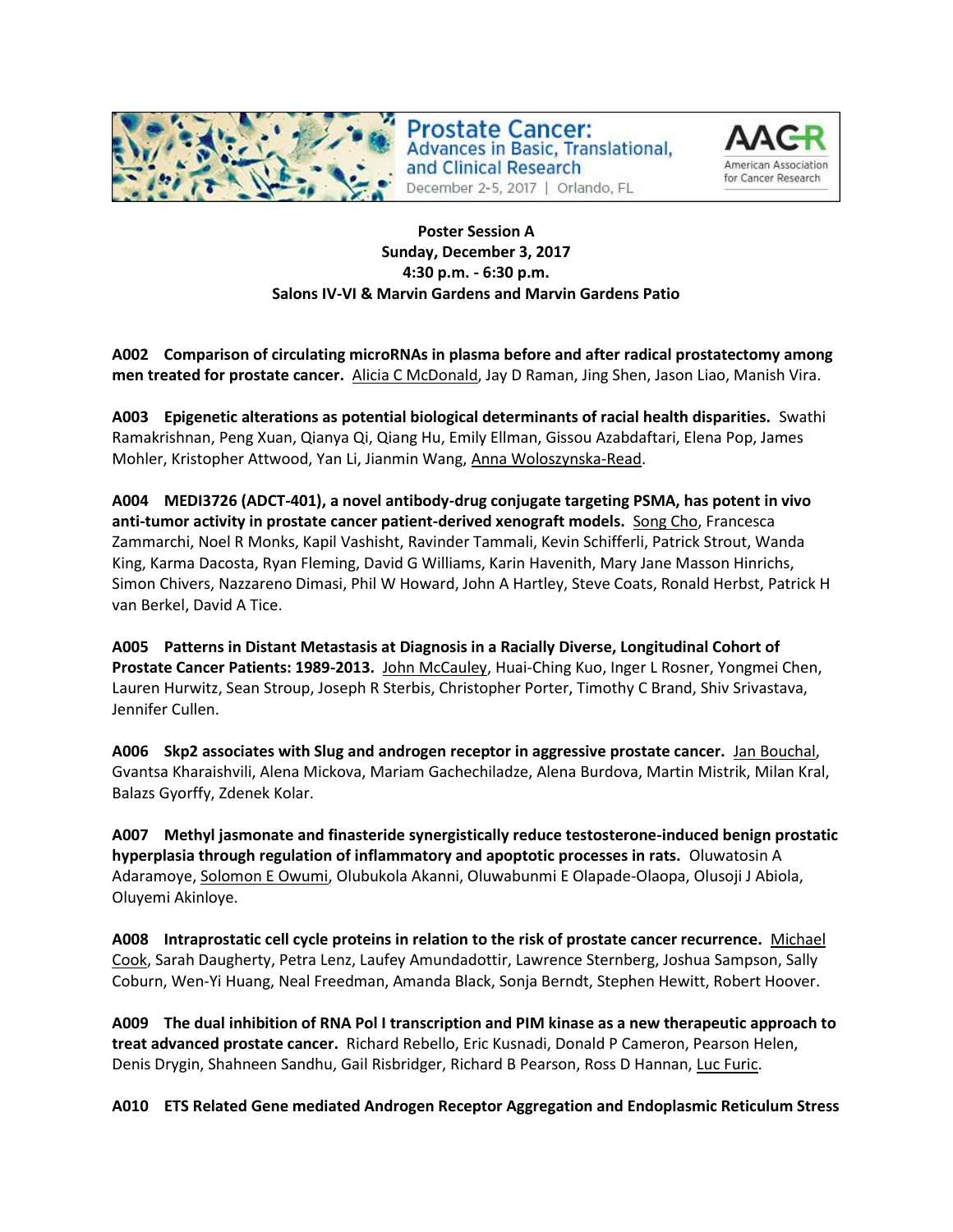**in Prostate Cancer Development.** Taduru L Sreenath, Shiela S Macalindong, Natallia Mikhalkevich, Shashwat Sharad, Ahmed Mohamed, Denise Young, Borbiev Talaibek, Charles Xavier, Rishita Gupta, Muhammad Jamal, Kevin Babcock, Shyh-Han Tan Tan, Marja T Nevalainen, Albert Dobi, Gyorgy Petrovics, Isabell A Sesterhenn, Inger L Rosner, Charles J Bieberich, Peter Nelson, Valeri Vasioukhin, Shiv Srivastava.

**A011 Hypoxia-inducible PIM kinase expression promotes resistance to anti-angiogenic agents in prostate cancer.** Andrea Casillas, Rachel Toth, Alva Sainz, Andrew S Kraft, Noel A Warfel.

**A012 MiR-96 targets retinoic acid receptor gamma cross-talk with the androgen receptor to drive aggressive prostate cancer.** Mark D Long, Spencer Rosario, Lara SUcheston-Campbell, Dominic Smiraglia, Moray J Campbell.

**A013 Prostate cancer gene expression panel to address racial differences of molecular alterations in prostate cancer.** Indu kohaar, Sreedatta Banerjee, Lakshmi Ravindranath, Yongmei Chen, Amina Ali, Jacob Kagan, Sudhir Srivastava, Albert Dobi, David McLeod, Inger Rosner, Shiv Srivastava, Gyorgy Petrovics.

**A014 Raman microscopy to assess biochemical recurrence risk after radical prostatectomy.** Andrée-Anne Grosset, Catherine St-Pierre, Karl St-Arnaud, Kelly Aubertin, Michael Jermyn, Frédéric Leblond, Dominique Trudel.

**A015 Molecular tumor profiling to identify mechanisms linking statin use with lower risk of lethal prostate cancer; results from the Health Professionals Follow-up Study.** Emma H Allott, Ericka M Ebot, Amparo G Gonzalez-Feliciano, Sarah C Markt, Kathryn M Wilson, Thomas U Ahearn, Travis A Gerke, Mary K Downer, Konrad H Stopsack, Jennifer R Rider, Stephen J Freedland, Elizabeth A Platz, Meir J Stampfer, Edward L Giovannucci, Christopher J Sweeney, Stephen P Finn, Lorelei A Mucci.

**A016 KDM4B promotes castration-resistant prostate cancer by regulating alternative splicing of the androgen receptor.** zhi-ping Liu.

**A017 Role of CHD1 in cistrome reprogramming and prostate cancer progression.** Michael A Augello, Lesa Deonarine, Deli Liu, Huang Dennis, Ashley Doane, Mark Rubin, Olivier Elemento, Andrea Sboner, Noah Dephoure, Christopher Barbieri.

**A018 Distinct Genomic Alterations in Prostate Cancer of African American Men.** Albert Dobi, Gyorgy Petrovics, Hua Li, Denise Young, Shyh-Han Tan, Yongmei Chen, Qingyu Xiao, Yidi Sun, Hong Li, Yixue Li, Yuan Ji, Jun Hou, Wendy Wang, Jacob Kagan, Guo-Ping Zhao, Sudhir Srivastava, Reinhard Ebner, Inger L Rosner, Jennifer Cullen, Matthew Freedman, Isabell Sesterhenn, Zoltan Szallasi, Shiv Srivastava.

**A019 HEME-OXYGENASE 1 DRIVES THE METABOLIC FATE IN PROSTATE CANCER.** Valeria G Antico Arciuch, Florencia Cascardo, Florencia Velazquez, Sofia Lage Vickers, Nicolas Anselmino, Estefania Labanca, Javier Cotignola, Geraldine Gueron, Nora Navone, Elba Vazquez.

**A020 Integrative analysis of the proteome in primary and advanced prostate cancer.** Leena Latonen, Ebrahim Afyounian, Antti Jylhä, Janika Nättinen, Ulla Aapola, Matti Annala, Kati Kivinummi, Teuvo Tammela, Roger W Beuerman, Hannu Uusitalo, Matti Nykter, Tapio Visakorpi.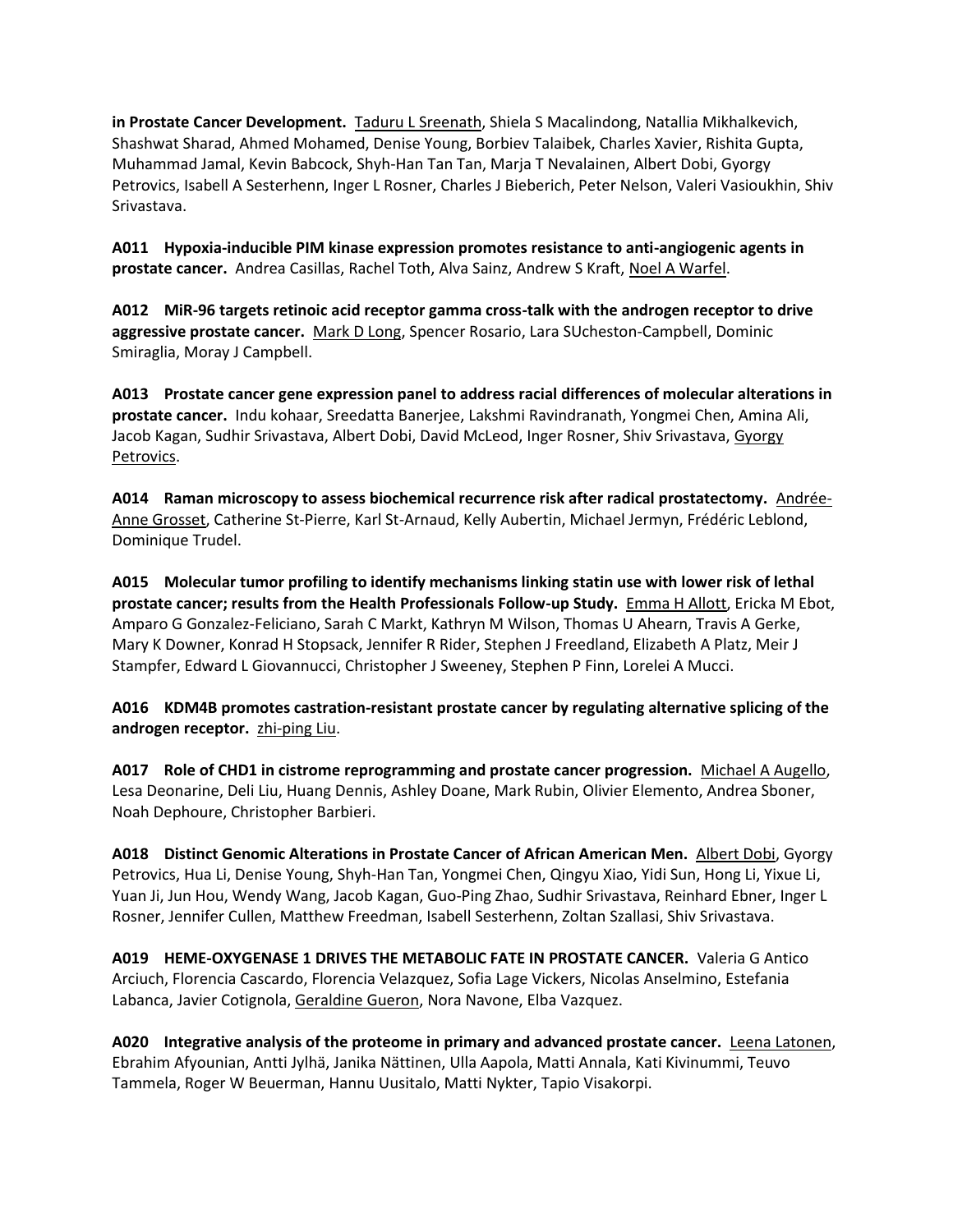### **A021 CPT1A-mediated fat oxidation and its role in the immune response to prostate**

**cancer.** Amanda M. Guth, Maren Salzmann-Sullivan, Camille Beaton, Amir Goldkorn, Emily A. Gibson, Elizabeth Kessler, Elaine Lam, Thomas Flaig, Rajesh Agarwal, Isabel R. Schlaepfer.

**A022 Role of metallothionein in the pathogenesis of prostate cancer.** Sobia Hamid, Mariam Anees.

**A023 Regulation of ERG function in prostate cells by phosphorylation and interaction with Ewing's sarcoma breakpoint protein EWS.** Vivekananda Kedage, Taylor R Nicholas, Brady G Strittmatter, Nagarathinam Selvaraj, Justin A Budka, Travis J Jerde, Peter C Hollenhorst.

**A024 Prostate cancer neoadjuvant intensive androgen deprivation therapy selects for tumor foci with diverse oncogenic alterations.** Adam G. Sowalsky, Huihui Ye, Manoj Bhasin, Eliezer M. Van Allen, Massimo Loda, Rosina T. Lis, Laleh Montaser, Carla Calagua, Fen Ma, Joshua W. Russo, Rachel J. Schaefer, Olga S. Voznesensky, Zhenwei Zhang, Glenn J. Bubley, Robert B. Montgomery, Elahe A. Mostaghel, Peter S. Nelson, Mary-Ellen Taplin, Steven P. Balk.

**A025 Unphosphorylated STAT1 dependent interferon signaling confers resistance to androgen deprivation therapy in advanced prostate cancer (CRPC).** Supreet Agarwal, Kerry McGowen, Fathi Elloumi, Maggie Cam, Mike Beshiri, Keith Jansson, Eva Corey, Kathleen Kelly.

**A026 Expression of fibroblast growth factor receptor 1 isoforms and activation of different pathways in prostate cancer progression.** Estefania Labanca, Jun Yang, Peter Shepherd, Justin Roberts, Michael Starbuck, Bradley Broom, Matthew Iyer, Christopher Logothetis, Arul Chinnaiyan, Nora Navone.

**A027 A novel two-step tumor cell isolation system, combining acoustophoresis and negative selection of white blood cells using CD45-conjugated elastomeric particles.** Cecilia Magnusson, Eva Undvall, Thomas Laurell, Hans Lilja.

**A028 In vitro and in vivo efficacy of the androgen receptor antagonist darolutamide in prostate cancer models.** Tatsuo Sugawara, Simon J Baumgart, Kristin Reichert, Pascale Lejeune, Bernard Haendler.

**A029 Targeting Neural Transcription Factor BRN2 in Neuroendocrine Prostate Tumors.** Ravi Shashi Nayana Munuganti, Daksh Thaper, Amina Zoubeidi.

**A030 Systematic optimization of multiplex immunofluorescence of bone marrow eliminates false positives in the detection of disseminated tumor cells.** Haley Axelrod, Kenneth J Pienta, Kenneth C Valkenburg.

**A031 Androgen deprivation therapy-induced TGFBI signaling promotes EMT and bone metastasis of prostate cancer.** Yen-Nien Liu, Wei-Yu Chen, Yuan-Chin Tsai, Hsiu-Lien Yeh, Florent Suau, Jiaoti Huang.

**A032 miR-205 reconstitution sensitizes prostate cancer cells and xenografts to radiotherapy, through PKCε suppression.** Paolo Gandellini, Rihan El Bezawy, Marco Folini, Denis Cominetti, Stella Tinelli, Tiziana Rancati, Riccardo Valdagni, Nadia Zaffaroni.

**A033 Identity fraud: Lineage plasticity as a mechanism of anti-androgen resistance and target for therapy.** Alastair Davies, Chiara Bostock, Musaddeque Ahmed, Yen-Yi Lin, Fraser Johnson, Ka Mun Nip,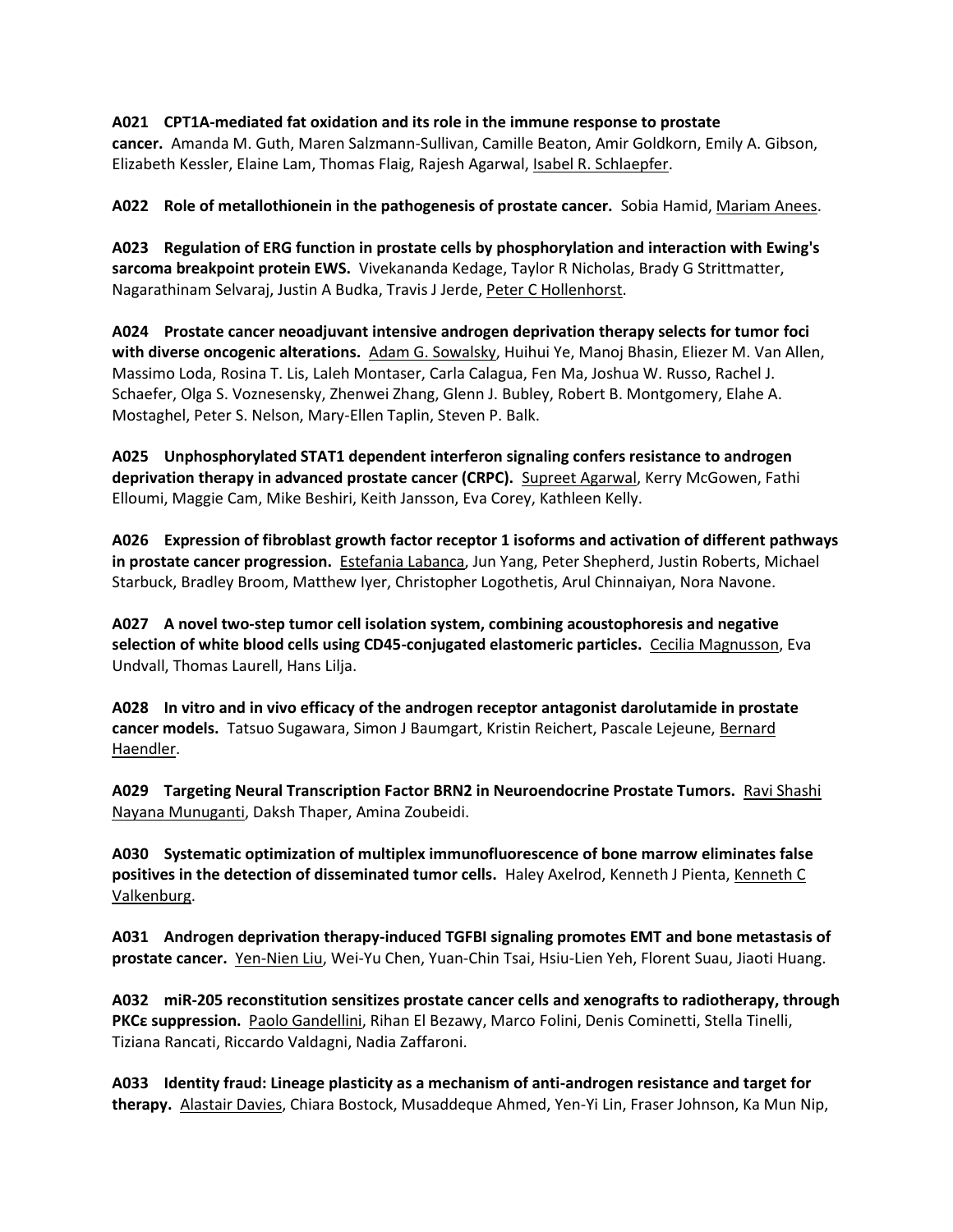Kirsi Ketola, Jennifer Bishop, Ladan Fazli, David Goodrich, Faraz Hach, Hansen He, Himisha Beltran, Amina Zoubeidi.

**A034 PTEN status adds to CAPRA-S in predicting outcome after radical prostatectomy.** Andrew Erickson, Kanerva Lahdensuo, Irena Saarinen, Heikki Seikkula, Peter J Boström, Pekka Taimen, Antti Rannikko, Tuomas Mirtti.

**A035 Androgen receptor pathway inhibitor (ARPI) induced tumor dormancy and immune evasion.** Daksh Thaper, Paul Ahn, Amina Zoubeidi.

**A036 Blocking DNA and RNA synthesis by targeting glutamine metabolism in prostate cancer.** Qian (Kevin) Wang, Michelle van Geldermalsen, Angel Pang, Blake Zhang, Jeff Holst.

**A037 C1orf116, a gene of unknown function, promotes tight junctions and epithelial cell phenotype in prostate cancer.** Sarah R Amend, James Hernandez, Princy Parsana, Kenneth J. Pienta.

**A038 uPA/uPAR/MMP9 signaling hindered by heme oxygenase-1 in prostate cancer: Impact on cell invasiveness.** Alejandra V Paez, Javier H Cotignola, Elba S Vazquez, Geraldine Gueron.

**A039 Arginyltransferase Ate1 Reduction Drives Prostate Cancer Metastasis.** Michael D Birnbaum, Ning Zhou, Kerry L Burnstein, Fangliang Zhang.

**A040 Targeting the prostate cancer stem cell niche with the STAT3 inhibitor galiellalactone.** Giacomo Canesin, Anne T Collins, Rebecka Hellsten , Norman J Maitland, Anders Bjartell.

**A041 LSD1 inhibition disrupts FOXA1-dependent AR cistrome.** Shuai Gao, Dong Han, Sujun Chen, Wanting Han, Housheng Hansen He, Steven P Balk, Changmeng Cai.

**A042 Modulation of translation regulation by N6-methyladenosine in prostate cancer.** Kellie A Cotter, Kate D Meyer, Matteo Benelli, Sandra Cohen, Samie Jaffrey, Francesca Demichelis, Mark Rubin.

**A043 Bypass kinase pathways lead to acquired CDK4/6 inhibitor resistance in prostate cancer.** Renee de Leeuw, Christopher M McNair, Matthew J Schiewer, Neermala P Neupane, Michael A Augello, Zhen Li, Larry Cheng, Akihiro Yoshida, J Alan Diehl, E Starr Hazard, Sean M McCourtney, Gary Hardiman, Maha H Hussain, Justin M Drake, Wm Kevin Kelly, Karen E Knudsen.

**A044 Patient Derived Organoids to Model Neuroendocrine Prostate Cancer.** Loredana Puca, Rohan Bareja, Davide Prandi, Reid Shaw , Matteo Benelli , Myriam Kossai , Dong Gao , Wouter Karthaus, Michael Siguoros, Joanna Cyrta , Verena Sailer , Chantal Pauli, Scott T. Tagawa, David M. Nanus , Juan Miguel Mosquera, Charles L. Sawyers , Yu Chen, Giorgio Inghirami, Carla Grandori , Andrea Sboner , Francesca Demichelis, Mark A. Rubin , Himisha Beltran .

**A045 All happy families are alike: Transcriptomic homogeneity in indolent prostate tumors is a useful prognostic biomarker.** Travis Gerke, Svitlana Tyekucheva, Jordan H Creed, Kathryn L Penney, Jennifer A Sinnott, Ericka Ebot, Anders E Berglund, Massimo Loda, Meir J Stampfer, Peter Kraft, Giovanni Parmigiani, Lorelei A Mucci.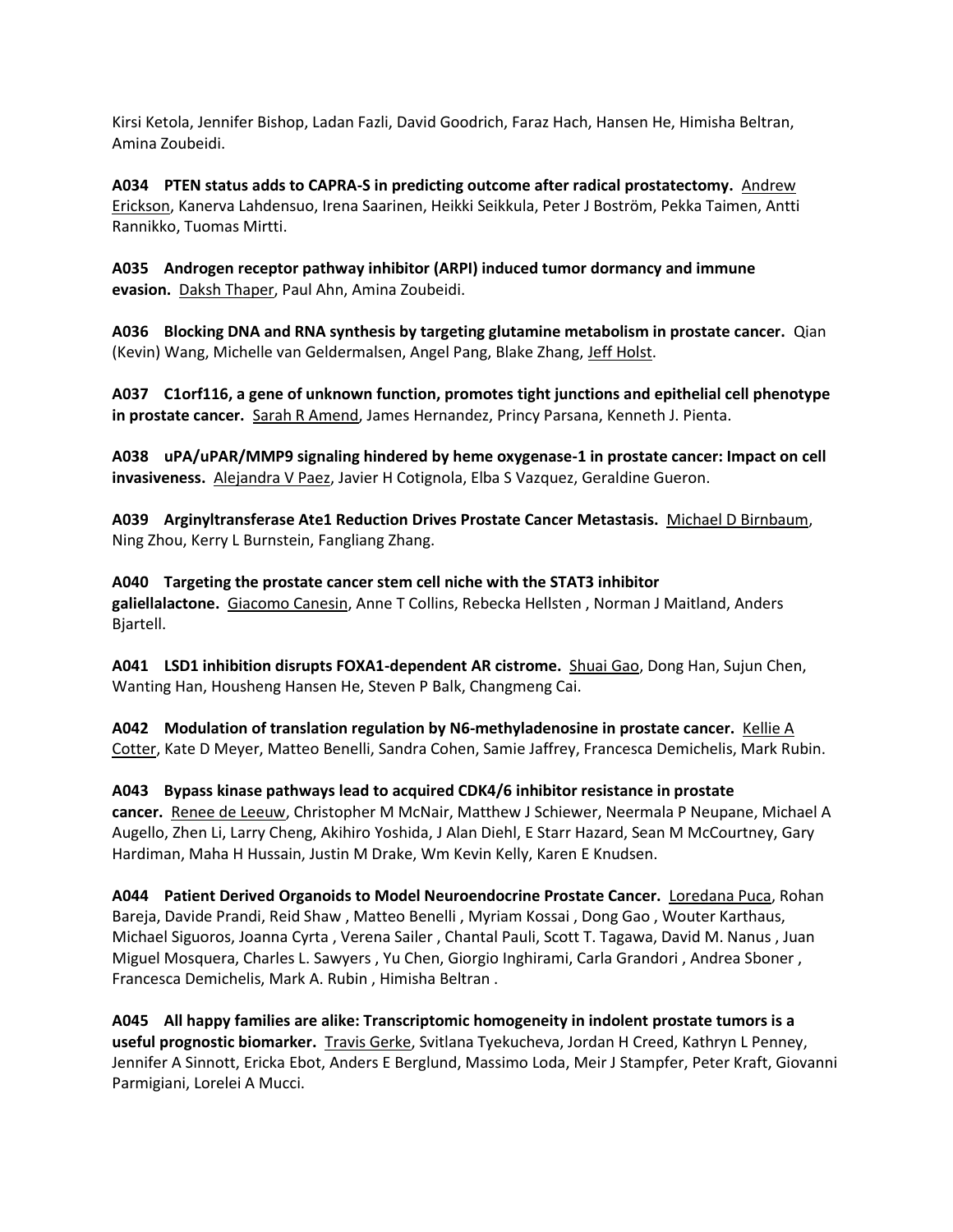**A047 ONECUT2 is a targetable master regulator of aggressive variants of castration-resistant prostate cancer.** Mirja Rotinen, Sungyong You, Julie Yang, Simon Coetzee, Wen-Chin Huang, Fangjin Huang, Xinlei Pan, Alberto Yáñez, Dennis Hazelett, Chia-Yi Chu, Leland Chung, Stephen Freedland, Dolores Di Vizio, Isla Garraway, Ramachandran Murali, Beatrice Knudsen, Michael Freeman.

**A048 Bone remodeling in relation to androgen receptor activity in prostate cancer bone metastases.** Erik Bovinder Ylitalo, Annika Nordstrand, Elin Thysell, Emma Jernberg, Sead Crnalic, Anders Widmark, Anders Bergh, Ulf H. Lerner, Pernilla Wikström.

**A049 Centrosome loss and chromosomal instability in prostate tumor progression.** Mengdie Wang, Beatrice S Knudsen, Gregory C Rogers, Anne E Cress.

**A050 Integrated system-level analyses define an androgen receptor variant oncogenic network for advanced prostate cancer.** Fiorella Magani, Eric Bray, Maria Julia Martinez, Valeria Copello, Ning Zhao, Stephanie Peacock, David Wiley, Gennaro D'urso, Kerry L. Burnstein.

**A051 Liquid biopsy by Apheresis: Molecular characterisation of circulating tumor cells and their organoid culture reflects intra-patient heterogeneity and clonal evolution.** Maryou BK Lambros, Veronica Gil, Mateus Crespo, mariane S Fontes, Alan Mackay, Gemma Folwer, Gemma Folwer, Berni Ebbs, Rui Neves, Penny Flohr, Susana Miranda, Semini Sumanasuriya, Daniel N Rodrigues, Rita Pereira, Geroge Seed, Wei Yuan, Joanne Hunt, Deirdre Moloney, Dionne Ayanda, Niven Mehra, Jane Goodall, Claudia Bertan, Suzanne Carreira, Nikolas H Stoecklein, Leon W.M.M. Terstappen, Gunther Boysen, Joahnn S. De Bono.

**A052 Combining metabolic starvation and PI3K/AKT/mTOR pathway inhibition to chemosensitize prostate cancer cells.** Annamaria Bevilacqua, Angela Calastretti, Giuliana Gatti, Gianfranco Canti.

**A053 Targeting Akt1-beta catenin pathway in the advanced prostate cancer regulates tumor and vascular reciprocity and promotes cancer metastasis.** Abdulrahman M. Alwhaibi, Fei Gao, Payaningal R. Shenoy.

**A054 Loss of an androgen-inactivating and isoform-specific HSD17B4 splice form enables emergence of castration-resistant prostate cancer.** Hyun-Kyung Ko, Michael Berk, Yoon-Mi Chung, Belinda Willard, Rohan Bareja, Mark Rubin, Andrea Sboner, Nima Sharifi.

**A055 Racial Disparities in Metastatic Castrate-Resistant Prostate Cancer (mCRPC): Evidence from the Veteran' s Health Administration (VHA).** Ahmad Halwani, Kelli M Rasmussen, Vikas Patil, Zachary Burningham, Sujata Narayanan, Shih-Wen Lin, Susheela Carroll, Ling-I Hsu, Julie N Graff, Robert Dreicer, Sumati Gupta, Clarke Low, Brian C Sauer.

**A056 Is non-mutated GPR89A protein a potential drug target in prostate cancer?.** Yuanjun Ma, Yanling Liu, Sten Nilsson, Chunde Li.

**A057 Examining the link between obesity, inflammation and exercise in patients with metastatic prostate cancer - An interim analysis from the ExPeCT trial.** Lauren Brady, Grainne Sheill, Anne-Marie Baird, Emma H Allott, Tatjana Vlajnic, John Greene, Orla Casey, Brian Hayes, Emer Guinan, Juliette Hussey, Fidelma Cahill, Mieke Van Hemelrijck, Nicola Peat, Sarah Rudman, Moya Cunningham, Liam Grogan, Thomas Lynch, Rustom P Manecksha, John McCaffrey, Orla Sheils, Dearbhaile M O'Donnell,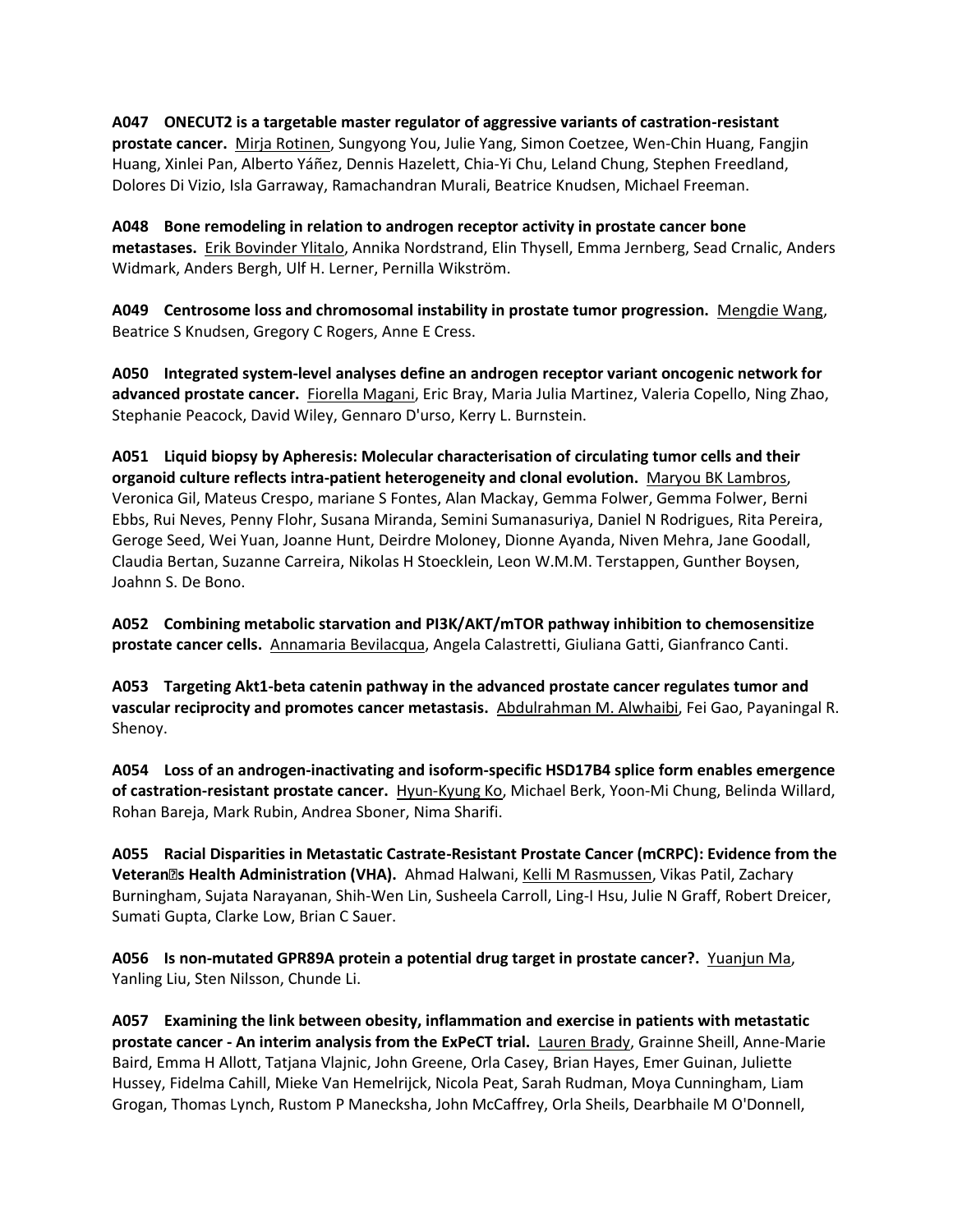John O'Leary, Ray McDermott, Stephen P Finn.

**A058 Integrative prostate cancer tissue proteomics dissects clear and distinct proteomes for human prostate cancer and benign prostatic hyperplasia.** Sofia Lage Vickers, Juan Antonio Bizzotto, Alejandra Paez, Javier Cotignola, Carlos Scorticati, Osvaldo Mazza, Pia Valacco, Geraldine Gueron, Elba Vazquez.

**A059 Lifestyle and Health Related Quality of Life in Men with Metastatic Prostate Cancer.** Gráinne Sheill, Lauren Brady, Emer Guinan, Juliette Hussey, David Hevey, Tatjana Vlajnic, Orla Casey, Anne-Marie Baird, Fidelma Cahill, Mieke Van Hemelrijck, Nicola Peat, Sarah Rudman, Thomas Lynch, Rustom P Manecksha, Brian Hayes, Moya Cunningham, Liam Grogan, John McCaffrey, Dearbhaile M. O'Donnell, Ray McDermott, John O Leary, Stephen P. Finn.

**A060 Repression of microRNA-338/421 by EZH2 represents a novel mechanism for SPINK1-positive prostate cancers.** Vipul Bhatia, Anjali Yadav, Ritika Tiwari, Shivansh Nigam, Apul Goel, Bushra Ateeq.

**A062 Systemic Oncolytic Virotherapy for Prostate Cancer.** Tien Nguyen, Michael A Barry.

**A063 Preclinical Evaluation of an Arginine Vasopressin Receptor 1A (AVPR1A) Antagonist in Castration-Resistant Prostate Cancer.** Ning Zhao, Stephanie Peacock, Chen Hao Lo, Laine Heidman, Fiorella Magani, Meghan Rice, Ann Greene, Yushan Zhang, Yehia Daaka, Conor Lynch, Kerry Burnstein.

**A064 Mass Spectrometry-Based proteomics study makes Apolipoprotein E a potential risk factor for prostate cancer.** Juan Bizzotto, Sofia Lage Vickers, Alejandra Paez, Carlos Scorticati, Javier Cotignola, Pia Valacco, Osvaldo Mazza, Elba Vazquez, Geraldine Gueron.

**A065 MicroRNA-338-5p/-421 mediated regulation of oncogenic long non-coding RNA MALAT1 abrogates Prostate cancer progression and metastases.** Anjali Yadav, Vipul Bhatia, Ritika Tiwari, Shivansh Nigam, Apul Goel, Bushra Ateeq.

**A066 Rb and ZBTB7A cooperatively mediate the transcriptional repression function of androgen receptor.** Wanting Han, Dong Han, Sujun Chen, Shuai Gao, Housheng He, Changmeng Cai.

**A067 Targeting the bromodomain and extra-terminal (BET) family proteins and beyond in metastatic castration resistant prostate cancer (mCRPC): Overcoming aberrant androgen receptor (AR) signaling.** Adam Sharp, Jon Welti, Wei Yuan, Ines Figueiredo, veronica Gil, Daniel Nava Rodrigues, Maryou Lambros, Eleanor Knight, Jian Ning, Jeff Francis, David Dolling, Lorna Pope, Antje Neeb, Gunther Boysen, Yezi Zhu, Mateus Crespo, Alec Paschalis, Jun Luo, Stephen Plymate, Bissan Al-Lazikani, Amanda Swain, Johann de Bono.

**A068 Metabolic Signature in Lethal VS non-Lethal Prostate Cancer.** Eugenio Zoni, Achim Buck, Annette Feuchtinger, Martin Spahn, Axel Walch, Marianna Kruithof-de Julio.

**A069 Combination of immune status and tumor microvascularisation provides strong prognostic markers for prostate cancer recurrence prediction.** Nathalie Harder, Maria Athelogou, Harald Hessel, Alexander Buchner, Christian Stief, Thomas Kirchner, Günter Schmidt, Ralf Huss.

**A070 Targeting N-myristoyltransferase 1 inhibits prostate cancer progression.** Omar Alsaidan, Sungjin Kim, Octavia Goodwin, Qianjin Li, Aiping Bai, Alicja Bielawska, George Zheng, Iryna Lebedyeva,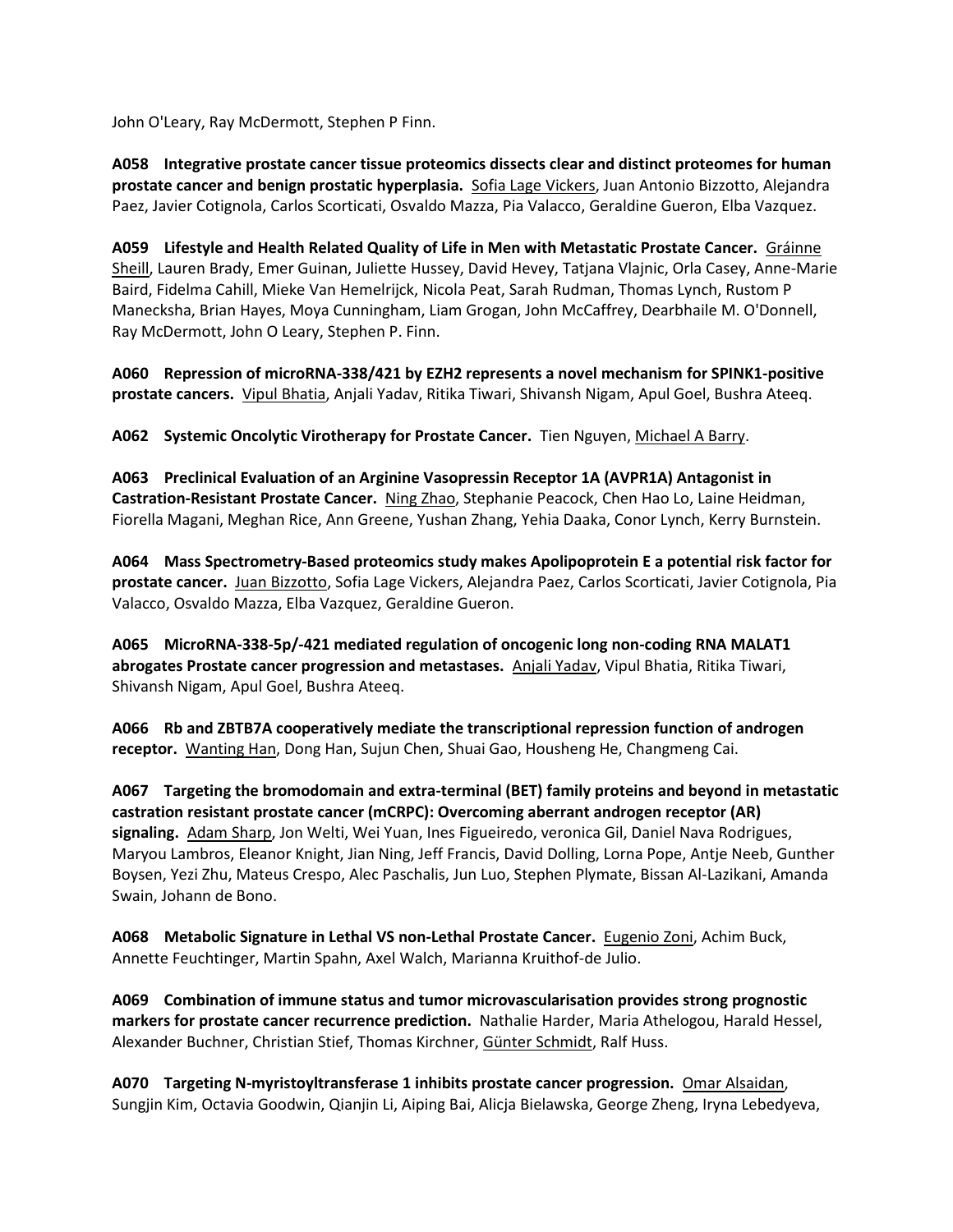Thomas Albers, James S. Norris, Scott D. Pegan, Houjian Cai.

**A071 PSMA-specific CARTyrin T-Stem Cell Memory Therapy Eliminates Solid Tumor in Subcutaneous Prostate Cancer Model.** Jenessa Barbara Smith, Rebecca Codde, Yening Tan, Barnett E. Barnett, David Hermanson, Srinivas Rengarajan, Eric M. Ostertag, Devon J. Shedlock.

**A072 Serum sex steroids as prognostic biomarkers in patients receiving androgen deprivation therapy for recurrent prostate cancer post-radiotherapy: a post-hoc analysis of the PR.7 trial.** Paul Toren, Azik Hoffman, Keyue Ding, France-Hélène Joncas, Frédéric Pouliot, Yves Fradet, Éric Lévesque, Chantal Guillemette, Laurence Klotz.

**A073 Metabolism of saturated fatty acids accelerates Src-mediated prostate tumor progression.** SUNGJIN KIM, Xiangkun Yang, Qianjin Li, Meng Wu, Zanna Beharry, Michael Bartlett, Alicja Bielawska, Houjian Cai.

**A074 Aberrant activation of a gastrointestinal transcriptional circuit in prostate cancermediates castration resistance.** Shipra Shukla, Joanna Cyrta, Devan Murphy , Edward Walczak, Leili Ran, Praveen Agrawal , Yuanyuan Xie, Yuedan Chen , Shangqian Wang, Yu Zhan, Wai Pung E Wong , Andrea Sboner, Himisha Beltran, Juan-Miguel Mosquera, Jessica Sher, Zhen Cao, John Wongvipat, Richard P Koche, Anuradha Gopalan, Deyou Zheng , Mark Rubin, Howard I Scher, Ping Chi, Yu Chen.

**A075 Bcl-2 family proteins as drug targets; Can prostate cancer be primed for apoptosis?.** Kaitlyn Walsh, Rachel Wilson, Mary E McManamy, Victoria Del Gaizo Moore.

**A076 Tumor-Specific AR-HOXB13 Regulated Genes Reveal a Mitotic Protein-Protein Kinase Interaction Network Predictive of Metastatic Prostate Cancer.** Kiran Mahajan, Yunyun Chen, Jiqiang Yao, Alexey Eroshkin, Ranjan Perera, Subramaniam Shyamalagovindarajan, Niveditha Nerlakanti, Ami Patel, Neha Agarwal, Jasreman Dhillon, Duy Nguyen, Jamie Teer, Zhenjun Ma, Youngchul Kim.

**A077 Chromatin state alterations in human prostate cancer progression.** Joonas Tuominen, Tomi Häkkinen, Matti Annala, Kati Kivinummi, Teuvo Tammela, Leena Latonen, Kirsi Granberg, Tapio Visakorpi, Matti Nykter.

**A078 Towards understanding non-canonical phosphatidylinositol kinases in the maintenance of prostate metabolism.** Joanna Triscott, Matteo Benelli, Verena Sailer, Davide Prandi, Brooke Emerling, Francesca Demichelis, Lewis Cantley, Mark A. Rubin.

**A079 MicroRNA-139 regulates prostate cancer aggressiveness by targeting IGF1R.** Yutaka Amemiya, Christopher J Wallis, Tania Benatar, Elizabeth Kobylecky, Linda Sugar, Christopher Sherman, Robert Nam, Arun K Seth.

**A080 Caveolin-1 detected in tumor-derived exosomes induces cancer stem cell phenotypes in castration resistant prostate cancer.** Chun-Jung Lin, Andrew Dang, Elizabeth Hernandez, Jer-Tsong Hsieh.

**A081 Activation of Sphingosine Kinase 1 by Lipopolysaccharide Promotes Prostate Cancer Cell Invasion via Matriptase.** Cheng-Fan Lee, Benjamin Chen, Jer-Tsong Hsieh, Ming-Shyue Lee.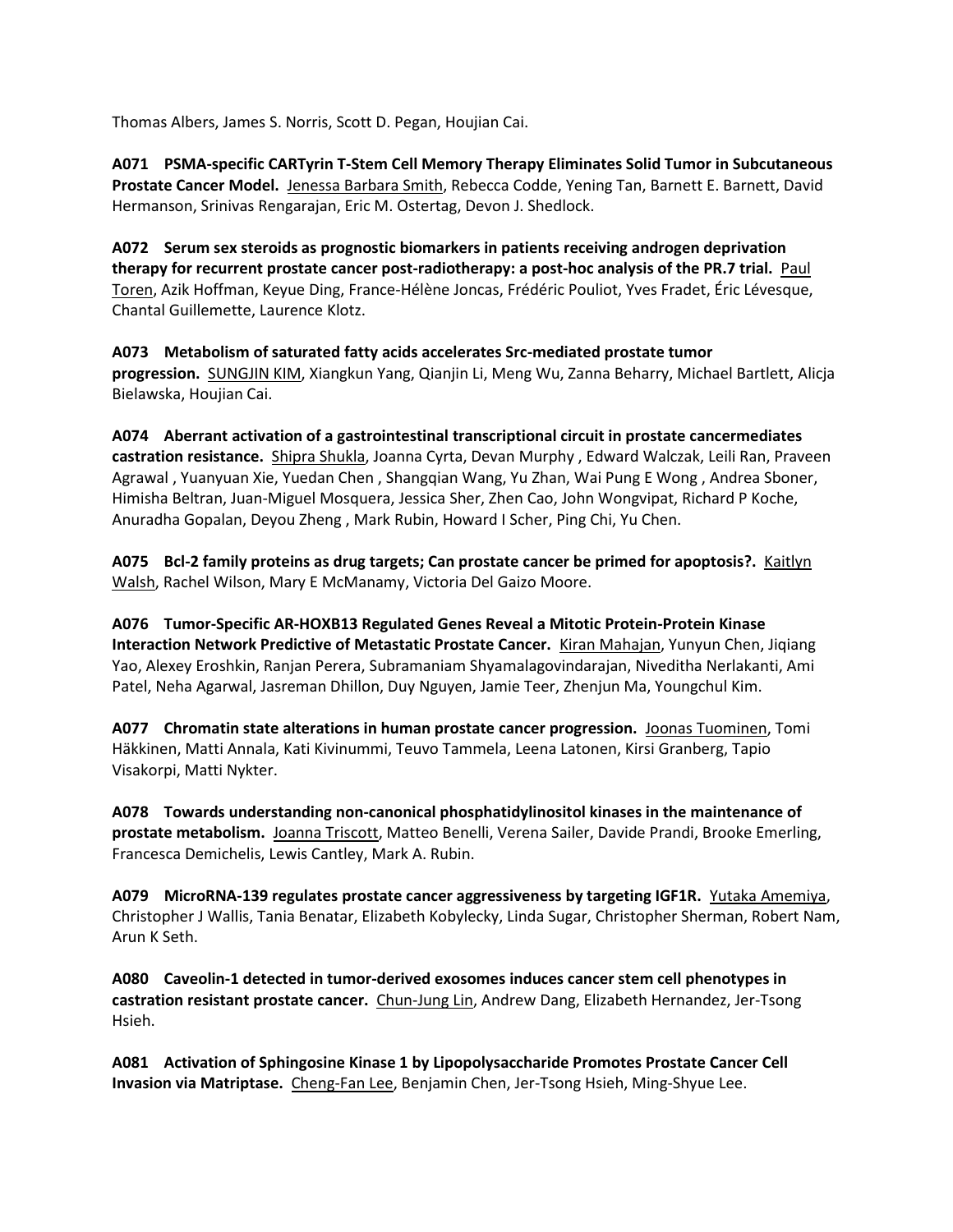**A082 Mast cells- derived ostepontin protect from neuroendocrine differentiation of prostate cancer.** Elena Jachetti, Valeria Cancila, Claudia Enriquez, Ivano Arioli, Claudio Tripodo, Mario P Colombo.

**A083 Cell adhesion to laminin, by integrin α6β1, mediates drug resistance to PI3K in castration resistant prostate cancer through AR-dependent induction of BNIP3.** Eric Nollet, Sourik Ganguly, Veronique Schulz, Eva Corey, Cindy K Miranti.

**A084 Reprogramming of Androgen Receptor Gene Expression by ACK1/TNK2 Mediated Histone H4 Tyr88-phosphorylation Promotes Castration Resistance.** Nupam Mahajan, Kiran Mahajan, Harshani Lawrence, Nicholas Lawrence.

**A085 Identification of circulating miRNAs associated with disease reclassification in prostate cancer patients on active surveillance.** Paolo Gandellini, Tiziana Rancati, Chiara Ciniselli, Mara Lecchi, Cristina Marenghi , Elisa Campi, Paolo Verderio, Riccardo Valdagni, Nadia Zaffaroni.

**A086 Immunohistochemistry using anti-p504s antibody in prostate cancer: Comparison of novel and on-market antibody clones.** Ryan Miller, Carol Jones, Matthew Buckwalter, Katerina Dvorak.

**A087 Enzalutamide-induced hypoxia attenuates response and promotes resistance to Enzalutamide in pre-clinical models of prostate cancer.** Pamela J Maxwell, Melanie McKechnie, Oisin Duddy, Christopher W Armstrong, Judith M Manley, Chee Wee Ong, Jenny Worthington, Elena Deryugina, James P Quigley, Amina Zoubeidi, David J.J. Waugh, Melissa J LaBonte.

**A088 Tristetraprolin Is a Prognostic Biomarker for Poor Clinical Outcomes among Patients with Low-Grade Prostate Cancer.** Robert J Rounbehler, Anders E Berglund, Travis Gerke, Mandeep Takhar, Shivanshu Awasthi, Weimin Li, Elai Davicioni, Nicholas Erho, Ashley E Ross, Edward M Schaeffer, Eric A Klein, R. Jeffery Karnes, Robert B Jenkins, John L Cleveland, Jong Y Park, Kosj Yamoah.

**A089 Challenging the free hormone hypothesis for vitamin D in the prostate has implications for the prostate cancer disparity in African American men.** Zachary Richards, Larisa Nonn.

**A090 Targeting androgen receptor (AR) variants in castration resistant prostate cancer (CRPC) with a cancer specific theranostic agent.** Rey-Chen Pong, Bing Guan, Bin Wang, Guiyang Hao, Xiankai Sun, Yi-Qiang Cheng, Jer-Tsong Hsieh.

**A091 Therapeutic targeting of the p300/CBP bromodomain for the treatment of castration resistant prostate cancer.** Nigel Brooks, Neil Pegg, Jenny Worthington, Barbara Young, Amy Prosser.

**A092 Overcoming Tumor Immunity in Prostate Cancer by Targeting TAM Kinase Signaling. .** Lin Wang, Andriy Kobryn , Seonghee Joy Park, David J Mulholland.

**A094 The study of Single Nucleotide Polymorphisms (SNPs) of tumour suppressor gene in prostate cancer patient of Bangladeshi population.** Hasnain Imtiaz, Sharmin Afroz, Md. Amir Hossain, Sm Faysal Bellah, Md. Mustafizur Rahman.

**A095 Synthesis and Evaluation of Structure-Activity Based Derivatives of ERGi-USU, a Selective Inhibitor for ERG Positive Prostate Cancer Cells.** Ahmed A Mohamed, Charles P Xavier, Gauthaman Sukumar, Shyh-Han Tan, Lakshmi Ravindranath, Taduru L Sreenath, David G McLeod, Inger L Rosner,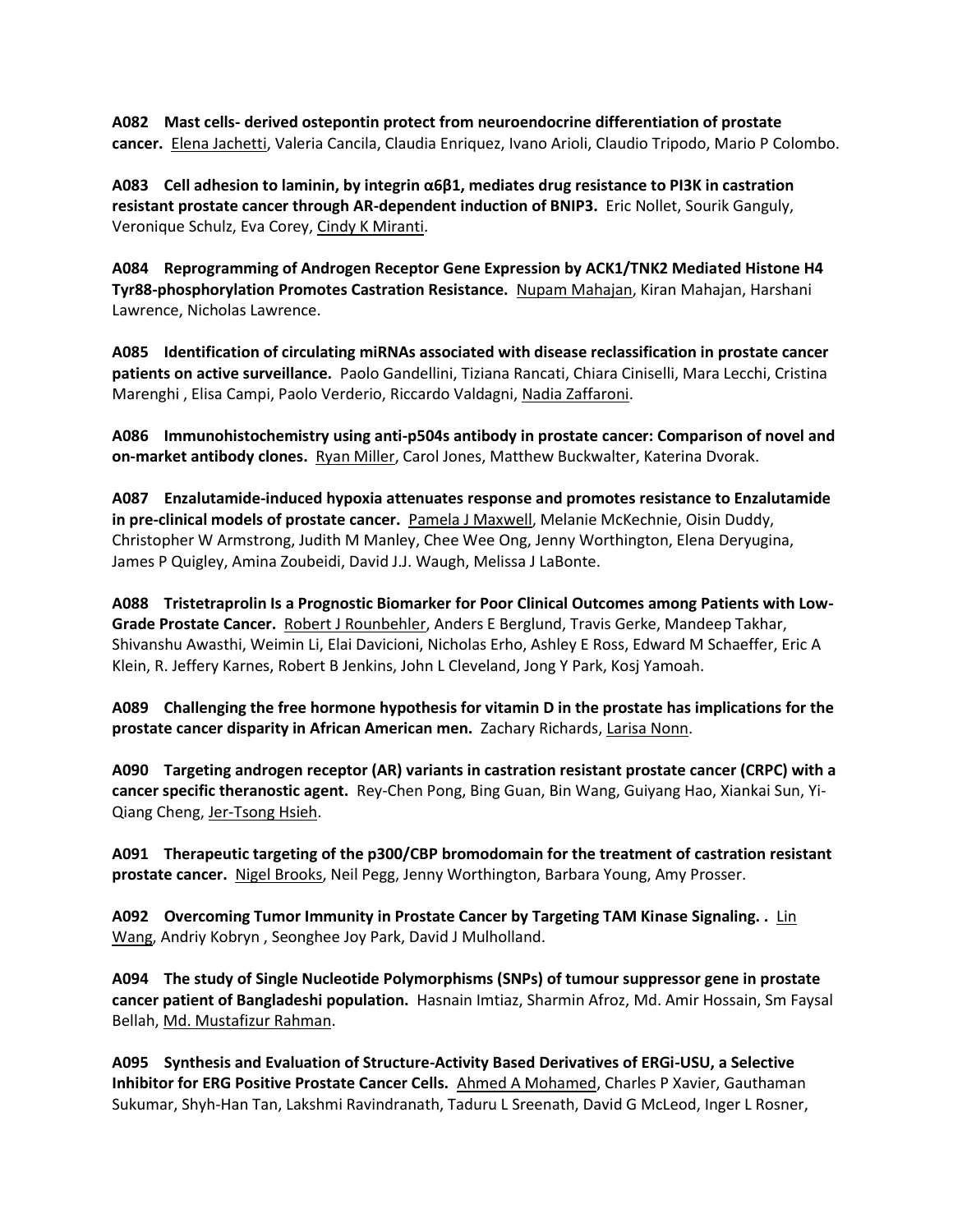

Prostate Cancer: **Advances in Basic, Translational,** and Clinical Research December 2-5, 2017 | Orlando, FL



## **Poster Session B Monday, December 4, 2017 12:30 p.m. – 2:30 p.m. Salons IV-VI & Marvin Gardens and Marvin Gardens Patio**

**B001 CYP3A5 promotes AR downstream signaling and contributes to therapeutic resistance.** Priyatham Gorjala, Oscar B Goodman Jr., Ranjana Mitra.

**B002 CHD1 as a therapeutic target for prostate cancer.** Y. Alan Wang, Di Zhao, Ron depinho.

**B003 NRH:Quinone Oxidoreductase 2 (NQO2) and Glutaminase (GLS) both play a role in large extracellular vesicles (LEV) formation in preclinical LNCaP-C4-2B prostate cancer model of progressive metastasis.** Thambi Dorai, Ankeeta B Shah, Faith Summers, Rajamma Mathew, Jing Huang, Tze-chen Hsieh, Joseph M Wu.

**B004 A combination of two chemically distinct inhibitors of class I HDACs is highly effective to suppress AR signaling and in vivo growth of prostate cancer xenograft.** Guimei Tian, Iqbal Mahmud, Ryan Stowe, Yushan Zhang, Hamsa Thayek Purayil, William Roush, Yehia Daaka, Daiqing Liao.

**B005 Ginger Consumption Inhibit β-arrestin-2 Expression and Functions in Melanoma and Prostate Cancer Cells.** Tonelia A Mowart, Timothy Adekoya , Nikia Smith , Tonya S Lane, Ricardo M Richardson.

**B006 Analysis of the interaction of Human Herpes Virus 8 and gp130 in prostate cancer risk.** Jill D Henning, Kathrine Kercher, Clareann H Bunker, Robert E Ferrel, Alan L Patrick, Frank J Jenkins.

**B007 Stemness features of prostate cancer cells induced by carcinoma-associated fibroblasts.** Muriel A Nuñez, Javier Cerda-Infante, Marianela Sánchez, Paula Sotomayor, Alejandro S Godoy, Viviana P Montecinos.

**B008 PMEPA1 Isoform Specific Regulation of Androgen and TGF beta Signaling in Prostate Cancer.** Hua Li, Shashwat Sharad, Lakshmi Ravindranath, Gyorgy Petrovics, Yongmei Chen, Alagarsamy Srinivasan, Inger Rosner, Albert Dobi, Shiv Srivastava.

**B009 Amalgamated c-MYC Activation and p53 Loss Drives Rapid Prostate Tumorigenesis and Lethal Epididymis Tumors in Ai-Myc Model.** Wei Wang, yanling Meng, Bingning Dong, Feng Yang.

**B010 The past, current and future incidence rates and burden of metastatic prostate cancer in the United States.** Scott Kelly, William Anderson, Philip Rosenberg, Michael Cook.

**B011 Body mass index trajectories across the life course and smoking in relation to prostate cancer incidence and mortality: the NIH-AARP Diet and Health Study.** Scott Kelly, Hannah Lennon, Matthew Sperrin, Charles Matthews, Neal Freedman, Demetrius Albanes, Michael Leitzmann, Andrew Renehan, Michael Cook.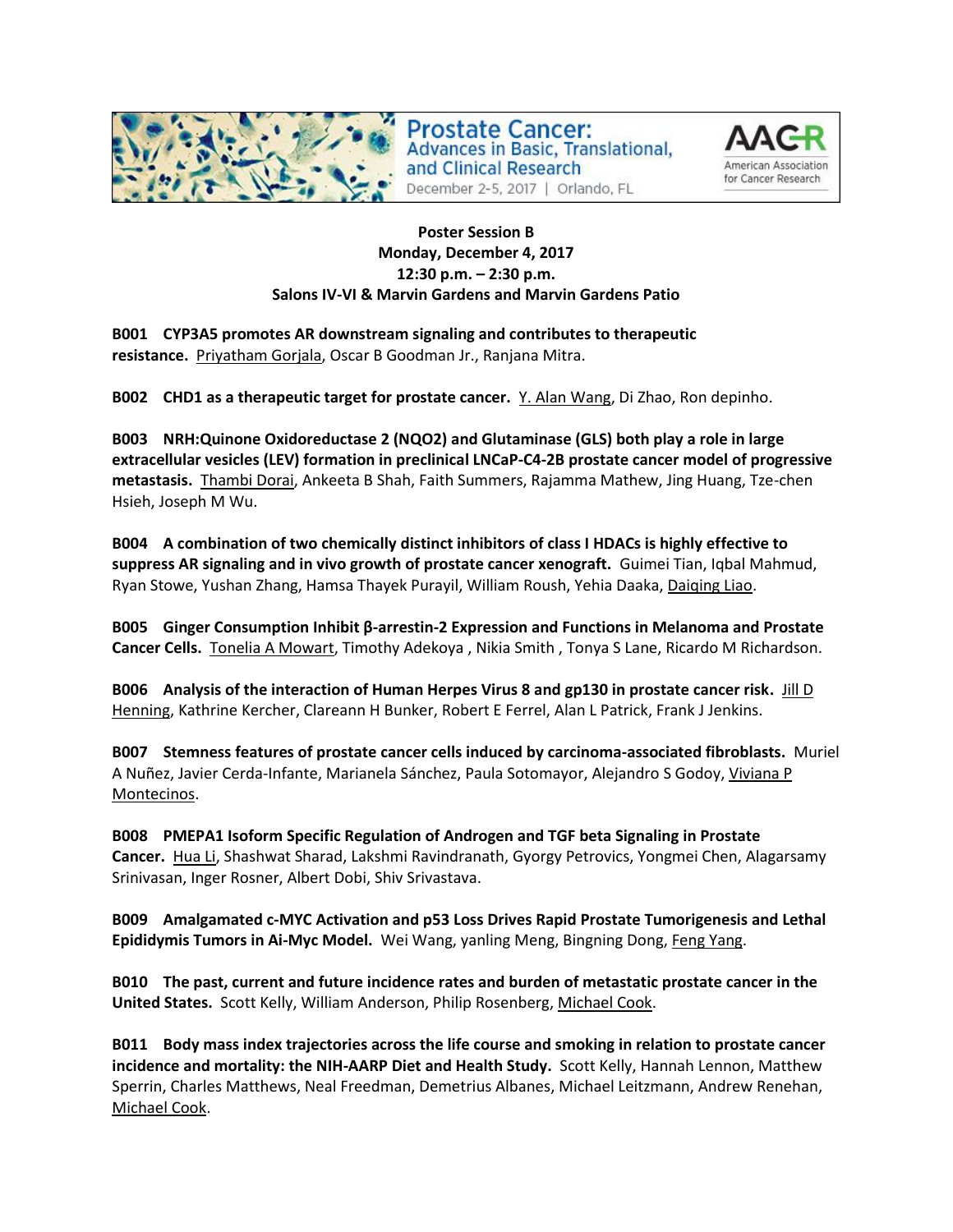**B012 Histone demethylase JMJD1A promotes the generation of androgen receptor variant 7 (AR-V7) in prostate cancer cells.** Lingling Fan, Fengbo Zhang, Ladan Fazli, Martin Gleave, Xuesen Dong, Jianfei Qi.

**B013 Combined molecular targeting Src and mTOR pathways to impair prostate cancer cell survival.** Yao Dai, Dietmar W. Siemann.

**B014 Simulating prostate cancer stem cell dynamics to predict patient-specific sensitivity or resistance to intermittent androgen deprivation therapy.** Renee Brady, John Nagy, John Nagy, Heiko Enderling.

**B015 Potential systemic effects of beta-blocker use in prostate cancer patients.** Helene H Grytli, Haakon Ramberg, Peder R Braadland, Heidi K Nielsen, Ingrid J Guldvik, Kristin A Taskén.

**B016 MicroRNA drivers of TMPRSS2 fusion negative prostate cancer in African Americans.** Manjunath Siddappa, Jason White, Honghe Wang, Lara E Sucheston-Campbell, Clayton Yates, Moray J Campbell.

### **B017 PARP-1 and E2F1 collaborate to transcriptionally regulate DNA repair factor**

**availability.** Matthew J Schiewer, Amy Mandigo, Nicolas Gordon, Fangjin Huang, Sanchaika Gaur, George Zhao, Joseph Evans, Sumin Han, Theodore Parsons, Ruth Birbe, Peter McCue, Tapio Visakorpi, Ganesh Raj, Mark Rubin, Johann de Bono, Costas Lallas, Edouard Trabulsi, Leonard Gomella, Adam Dicker, Wm. Kevin Kelly, Beatrice Knudsen, Felix Feng, Karen E Knudsen.

**B018 A High-throughput screen identifies HSP90 inhibitors as potent therapeutics across multiple clinically-representative organoid models of advanced prostate cancer.** Keith H. Jansson, John B. Tucker, Lauren E. Stahl, John K. Simmons, Caitlyn Fuller, Michael L. Beshiri, Supreet Agarwal, Yasmine Abbey, Lei Fang, Paul G. Hynes, Alilin Aian Neil, Jacob Cawley, Ross Lake, Crystal Tran, Caitlin M. Tice, JuanJuan Yin, Xiahu Zhang, Rajarshi Guha, Shelley Hoover, R. Mark Simpson, Holly Nguyen, Eva Corey, Craig J. Thomas, David Proia, Kathleen Kelly.

**B019 Secreted Protein Acidic and Rich in Cysteine (SPARC) and Fetuin-A Autoantibodies as Biomarkers in Sera of Prostate Cancer Patients: Potential Use in Diagnosis and Prognosis.** Anshu Rastogi, Andy J Martinez, Shyh-Han Tan, Ali Amina, Jennifer Cullen, Yongmei Chen, Gyorgy Petrovics, Albert Dobi, Lakshmi Ravindranath, Denise Young, Isabell A Sesterhenn, Jacob Kagan, Sudhir Srivastava, David G McLeod, Inger L Rosner, Shiv Srivastava, Alagarsamy Srinivasan.

**B020 Exploring prostate progenitor compartment complexity as a route of targeting prostate cancer heterogeneity.** Joao D Barros-Silva, Douglas E Linn, Guoji Guo, Adnan Syed Ali, Ivana Steiner, Hubert Pakula, Garry Ashton, Noel W Clarke, Guo-Cheng Yuan, Stuart O Orkin, Zhe Li, Esther Baena.

**B021 Pre-diagnostic serum metabolomic profiling of prostate cancer survival.** Jiaqi Huang, Alison Mondul, Stephanie Weinstein, Andriy Derkach, Xing Hua, Steve Moore, Joshua Sampson, Demetrius Albanes.

**B022 Defining new drivers of castration-resistant prostate cancer.** En-chi Hsu, Meghan Rice, Rosalie Nolley, Abel Bermudez, Jiaoti Huang, Donna Peehl, Christian Kunder, Sharon Pitteri, James Brooks ,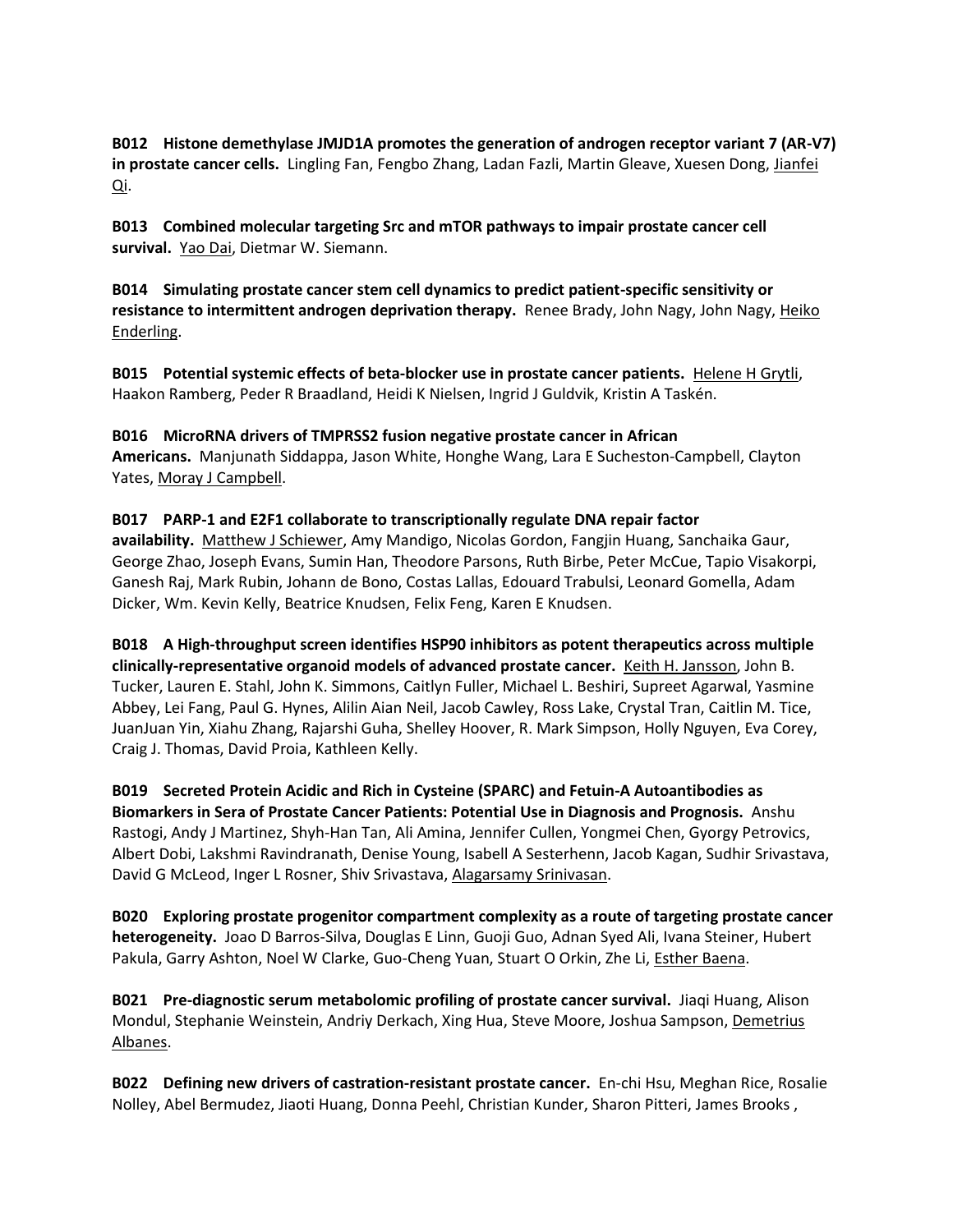#### Tanya Stoyanova.

**B023 Identification and Biochemical Validation of Piperlongumine as a Potent Therapeutic Against Neuroendocrine Prostate Cancer.** Kamlesh K Yadav, Khader Shameer, Jennifer A Stockert, Cordelia Elaiho, Ben Readhead, Shalini S Yadav, Joel Dudley, Ashutosh K Tewari.

**B024 Family history of prostate cancer and the incidence of ERG- and PTEN-defined prostate cancer.** Dana Hashim, Amparo G Gonzalez-Feliciano, Thomas U Ahearn, Andreas Pettersson, Lauren Barber, Claire H Pernar, Ericka M Ebot, Stephen Finn, Edward L Giovannucci, Rosina T Lis, Massimo Loda, Giovanni Parmigiani, Kathryn L Penney, Tamara Lotan, Philip W Kantoff, Lorelei A Mucci, Rebecca E Graff.

**B025 The proteome of prostate cancer bone metastases.** Diego Iglesias-Gato, Elin Thysell, Sead Crnalic, Matthias Mann, Anders Widmark, Anders Bergh, Amilcar Flores-Morales, Pernilla Wikström.

**B026 Axl may support dormancy of disseminated tumor cells by inducing cell clustering and decreasing proliferation of metastatic prostate cancer cells .** Haley D Axelrod, Kenneth C Valkenburg, Jessica L Hicks, Angelo M DeMarzo, Kenneth J Pienta.

**B027 CD117 Tyrosine Kinase Activation Drives Prostate Cancer Aggressiveness.** Lihong Shi, Brittni Foster, Koran Harris, Aleksander Skardal, Bethany A Kerr.

**B028 Comparative assessment of cellular functions for the ZBTB methyl-CpG binding proteins in prostate cancer.** Amir Pozner, Aneesa T. Al-Soodani, Sheryl Tripp, Justin Caron, Daniel J. Albertson, Bethany A. Buck-Koehntop.

**B029 Does coffee consumption confer survival benefits among men diagnosed with prostate cancer? A large prospective analysis in the Health Professionals Follow-up Study.** Cindy Zhou, Edward Giovannucci, Lorelei Mucci, Kathryn Wilson.

**B030 MEK5 downregulation enhances radiosensitization of human prostate cancer cells by inhibiting DNA repair.** Constantinos G. Broustas.

**B031 CREB1 and ATF1 differentially regulate terminal prostate luminal differentiation by controlling the timing of ING4 expression, while CREB1 prevents ING4 expression upon PTEN loss in prostate cancer.** McLane Watson, Penny Berger, Sander Frank, Mary Winn, Cindy Miranti.

**B032 Inappropriate AR reactivation-induced redox stress as a novel therapeutic target in castrationresistant prostate cancer.** Govindi J. Samaranayake, Clara I. Troccoli, Mai Q. Huynh, Rolando D.Z. Lyles, Deukwoo Kwon, Yuguang Ban, Steven Xi Chen, Merce Jorda, Kerry Burnstein, Priyamvada Rai.

**B033 Characterizing the global function of NCOR2 in prostate cancer cells and its contribution to PCa progression.** Mark D Long, Prashant K Singh, Gerard Llimos, Spencer Rosario, Dominic J Smiraglia, Moray J Campbell.

**B034 Time to Treatment and Overall Survival among Men with Localized Prostate Cancer.** Dudith Pierre-Victor, Paul Pinsky, Iman K Martin , Worta McCaskill-Stevens.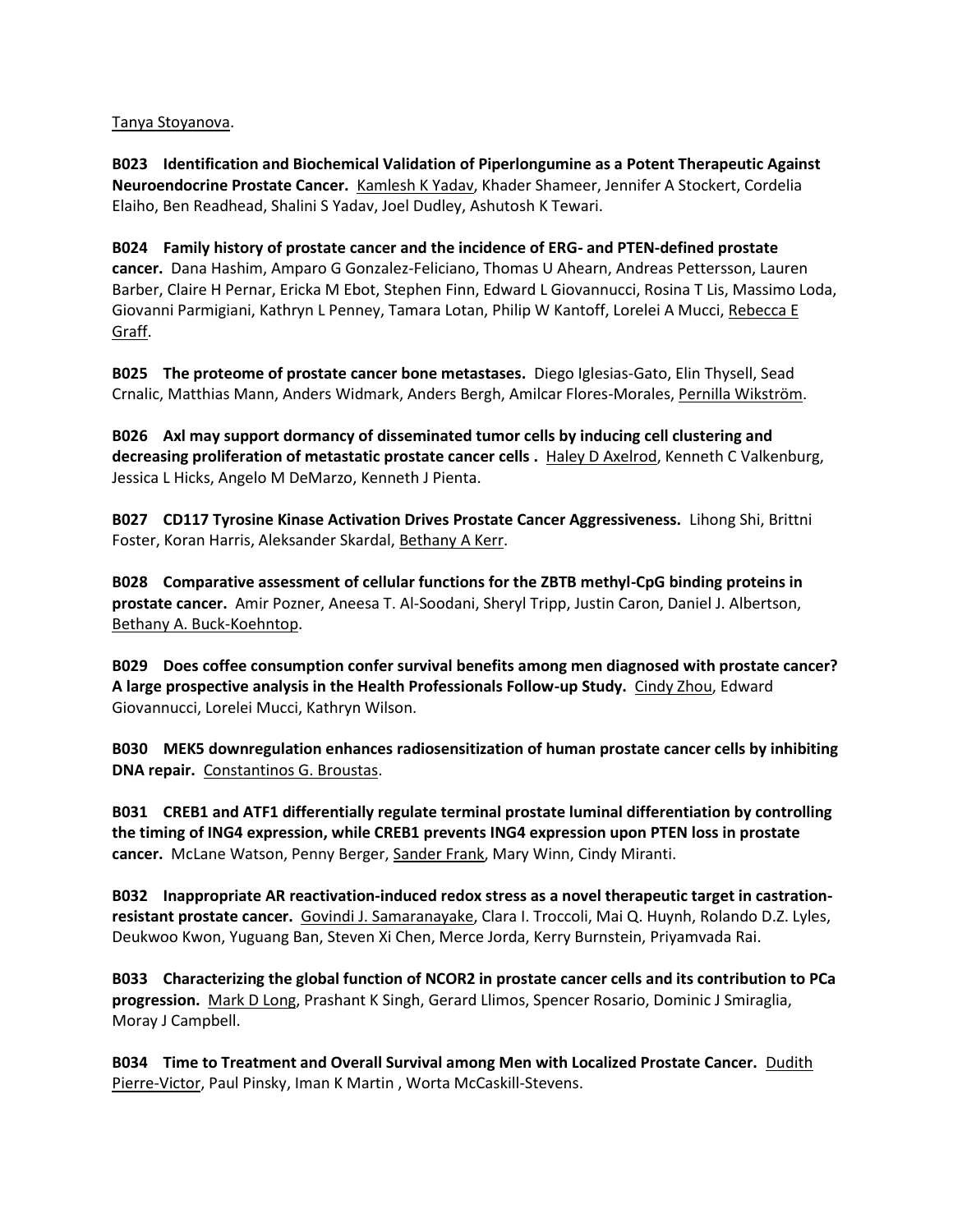**B035 Radio-resistance of PTEN-deficient prostate tumors is enhanced by treatment-induced chemokine signaling and is associated with biochemical recurrence and development of metastasis.** Chris W.D. Armstrong, Jonathan A. Coulter, Chee Wee Ong, Pamela J. Maxwell, Karl T. Butterworth, Oksana Lyubomska, Melissa J. LaBonte, Silvia Berlingeri, Rebecca Gallagher, Steven M. Walker, Joe M. O'Sullivan, Suneil Jain, Ian G. Mills, Manuel Salto-Tellez, Timothy Illidge, Richard D. Kennedy, Kevin M. Prise, David J.J. Waugh.

**B036 Comprehensive transcriptomic profiling challenges the robustness of prostate cancer prognostic signatures to multifocality.** Simpa Salami, Daniel H Hovelson, Jeremy B Kaplan, Romain Mathieu, Aaron M Udager, Nicole Curci, Matthew Lee, Lorena Lazo de la Vega, Martin Susani, Nathalie Rioux-Leclercq, Daniel E Spratt, Todd M Morgan, Matthew S Davenport, Mark A Rubin, Shariat F Shahrokh, Scott A Tomlins, Ganesh S Palapattu.

**B037 N-Myc driven cell plasticity in castrate resistant prostate cancer.** Etienne Dardenne, Adeline Berger, Katie Gayvert, Loredana Puca, Jamal Elkader, Brian Robinson, Olivier Elemento, Beltran Himisha, David Rickman.

**B038 Convergent hormone therapy resistance mediated by stress/dormancy-like pathways in prostate cancer.** Kathryn E Ware, Santosh Gupta, Jared Eng, Wen-Chi Foo, Lorin Crawford, Garland Austin, Bhairavy Puviindran, Jennifer Freedman, Steven R Patierno, Tian Zhang, David Corcoran , Mariaelena Pierobon, Emanuel Petricoin, Jason A Somarelli, Andrew J Armstong.

**B039 Multinucleation precedes the emergence of drug resistance in prostate cancer.** Gonzalo Torga, Ke-Chih Lin, Robert H Austin, Kenneth J Pienta.

**B040 Differential impact of RB status on E2F1 reprogramming in human cancer.** Christopher McNair, Kexin Xu, Amy C Mandigo, Matteo Benelli, Benjamin Leiby, Daniel Rodrigues, Johan Lindberg, Henrik Gronberg, Mateus Crespo, Bram De Laere, Luc Dirix, Tapio Visakorpi, Fugen Li, Felix Y Feng, Johann de Bono, Francesca Demichelis, Mark A Rubin, Myles Brown, Karen E Knudsen.

**B041 Disease stage specific re-calibration of E2F1 function after RB loss .** Amy C Mandigo, Chris McNair, Kexin Xu, Fugen Li, Matthew J Schiewer, Myles Brown, Karen E Knudsen.

**B042 Genomic correlates of imaging response in men receiving intense neoadjuvant androgen deprivation therapy.** Scott Wilkinson, Huihui Ye, Rayann Atway, Shana Y Trostel, Nichelle C Whitlock, S. Thomas Hennigan, Ross Lake, Stephanie Harmon, Baris Turkbey, Peter A Pinto, Peter L Choyke, Fatima Karzai, William L Dahut, Kathleen Kelly, David J VanderWeele, Adam G Sowalsky.

**B043 Cancer stem cell selection drives adverse response to androgen deprivation therapy.** Kai Sha, Lingxiang Jiang, Chawnshang Chang, Dean Tang, Kent L Nastiuk, John J Krolewski.

**B044** ONC201 inhibits AR signaling pathway by upregulating ATF3. Avital Lev, Amriti R Lulla, David T Dicker, Wafik S El-Deiry.

**B045 Gene expression pathways associated with vigorous physical activity in prostate cancer.** Claire H Pernar, Giovanni Parmigiani, Edward L Giovannucci, Eric B Rimm, Stephen Finn, Michelangelo Fiorentino, Ericka M Ebot, Lorelei A Mucci.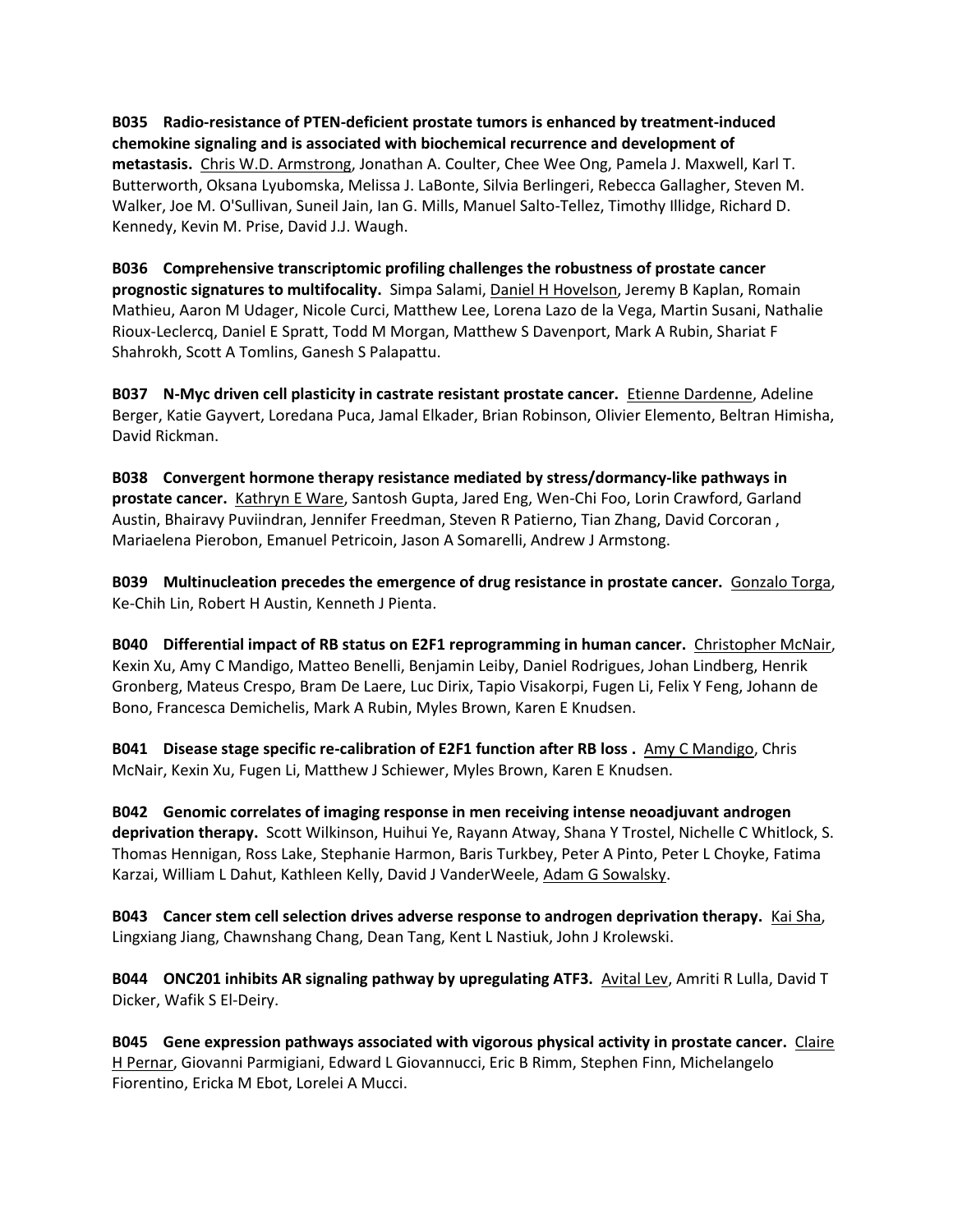**B046 Circadian cryptochrome 1 (CRY1) modulates DNA damage response in prostate cancer.** Ayesha A Shafi, Jennifer J McCann, Karen E Knudsen.

**B047 Biochemical parameters of prostate cancer patients in Nigeria.** Emeka Iweala, Solomon Rotimi, Faith Kanu, Chidiebere Ogo.

**B048 Androgen metabolism and incidence of prostate cancer in Nigeria.** Solomon Rotimi, Chidiebere Ogo, Olubanke Ogunlana, Shalom Chinedu, Emeka Iweala.

**B049 DNA damage echoes are key to prostate cancer susceptibility to supraphysiological androgen levels.** Payel Chatterjee, Jared M Lucas, Michael D Nyquist, Eva Corey, Peter S Nelson.

**B050 The Role of Actvated Beta-catenin/Wnt Signaling in the Progression of Castration Resistance of Prostate Cancer in Bone.** Justin M. Roberts, Estefania Labanca, Peter Shepherd, Jun Yang, Michael W. Starbuck, Nora M. Navone.

**B051 PDX-derived and patient-derived prostate cancer organoids as a clinically relevant platform for translational research.** Michael L Beshiri, Caitlin M Tice, Crystal Tran, Holly M Nguyen, Adam G Sowalsky, Supreet Agarwal, Keith H Jansson, Kerry McGowen, Aian Neil Alilin, JuanJuan Yin, Fatima H Karzai, William L Dahut, Eva Corey, Kathleen Kelly.

**B052 Leveraging the metabolic stress of polyamine biosynthesis in prostate cancer towards a novel therapeutic approach.** Hayley C Affronti, Anthony J Pellerite, Aryn Rowsam, Spencer R Rosario, Robert A Casero, Mikhail A Nikiforov, James Phillips, Dominic J Smiraglia.

**B053 Estrogen receptor alpha coordinates homeostatic gene expression programs via translational buffering.** Julie Lorent, Vincent van Hoef, Mitchell G Lawrence, Yutian Cai, Itsuhiro Takizawa, Robert Nadon, Gail P Risbridger, Ivan Topisirovic, Ola Larsson, Luc Furic.

**B054 Oncogenic convergence of normal human prostate epithelial cells to a small cell neuroendocrine phenotype.** Jung Wook Park, Nikolas Balanis, Katherine M Sheu, Kim Nguyen, John K Lee, Jiaoti Huang, Thomas Graeber, Owen N Witte.

**B055 Optimized human monocyte-derived macrophage cultures accurately reflect macrophage immunomodulatory function.** Amber E de Groot, Kenneth J Pienta.

**B056 GRK5 promotes a mesenchymal transition in prostate cancer.** Joseph B Black, Hamsa Purayil, Iqbal Mahmud, Yehia Daaka.

**B057 A HIGHLY POTENT NOVEL CLASS OF P160-SRC INHIBITORS FOR THE TREATMENT OF CASTRATION RESISTANT PROSTATE CANCER.** Salma Kaochar, Cristian Coarfa, Jin Wang, Bert O'Malley, Nicholas Mitsiades.

**B058 Genetic contribution of MYC to the development of primary prostate cancer.** Nichelle C Whitlock, Rayann Atway, Qi Yang, Huihui Ye, Adam Sowalsky.

**B059 Integrated genomic analysis of coincident cancer foci highlights PTEN alterations enriched in ductal prostate adenocarcinoma.** Jose Antonio Rodriguez-Nieves, Marc Gillard, Justin Lack, Adam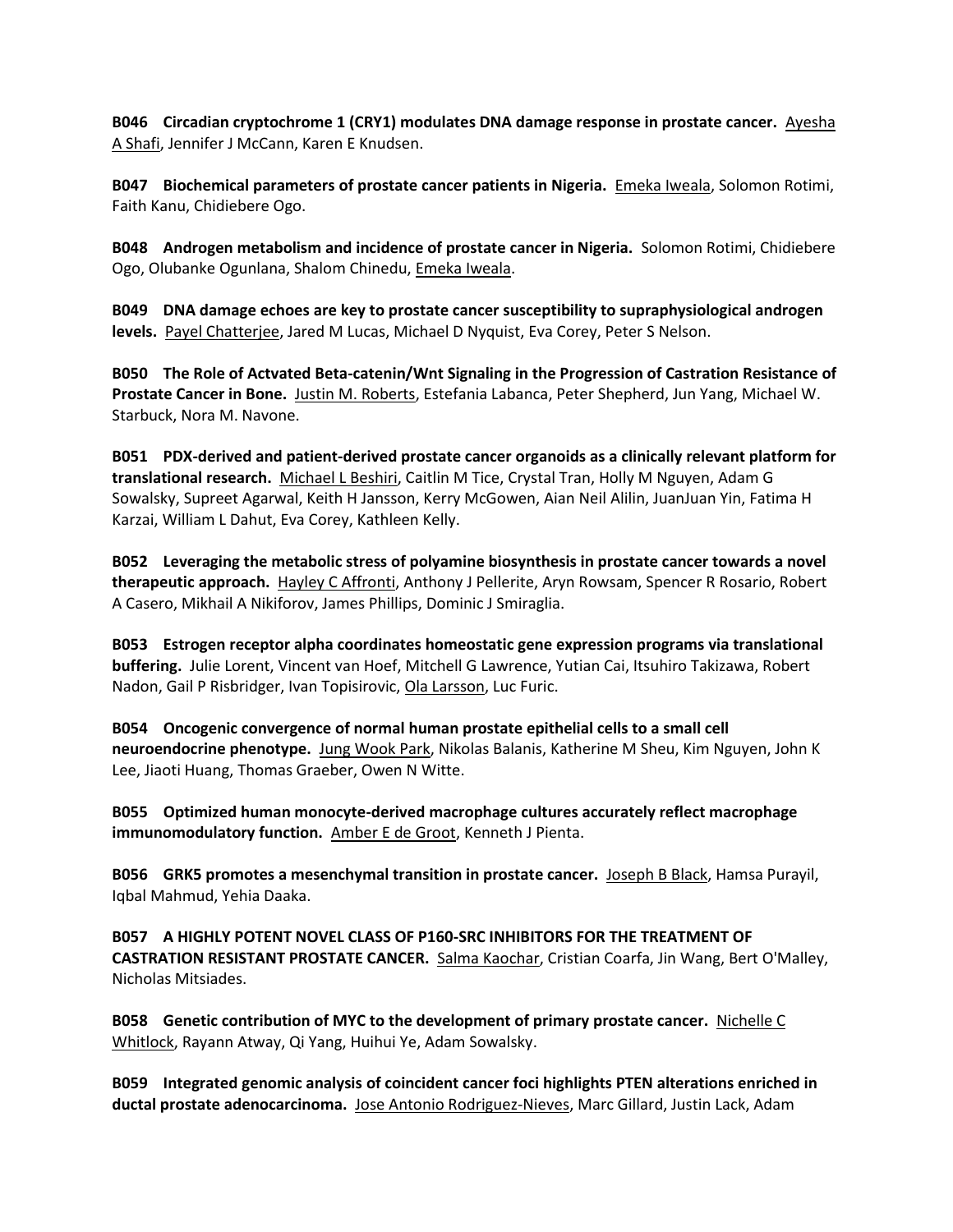Sowalsky, Donald Vander Griend, Paner Gladell, David VanderWeele.

**B060 Molecular characterization of cancer stem cells from patient derived xenografts of advanced prostate cancer.** Sofia Karkampouna, Marta de Menna, Markus Germann, Jöel Grosjean, Peter C Gray, George N Thalmann, Marianna Kruithof-de Julio.

**B061 Alternative RNA Splicing and Prostate Cancer Aggressiveness.** Muthana Al Abo, Steven R Patierno, Jennifer A Freedman.

**B062 Proteomic characterization of the secretome from prostate cancer and bone progenitor cell coculture.** Nicolás Anselmino, Alejandra Páez, Sofía Lage Vickers, Javier Cotignola, Pía Valacco, Geraldine Gueron, Elba Vázquez.

**B063 Towards the use of Raman spectroscopy to guide prostate biopsy procedure.** Kelly Aubertin, Mirela Birlea, Michael Pinto, Karl St-Arnaud, Vincent Quoc Trinh, Andrée-Anne Grosset, Frédéric Leblond, Dominique Trudel.

**B064 Genomic heterogeneity and molecular classification of multifocal prostate cancer.** Marthe Løvf, Kristina Totland Carm, Sen Zhao, Ulrika Axcrona, Bjarne Johannessen, Anne Cathrine Bakken, Andreas M Hoff, Ola Myklebost, Leonardo A Meza-Zepeda, A Kathrine Lie, Karol Axcrona, Ragnhild A Lothe, Rolf I Skotheim.

**B065 Genomic analysis of localized prostate cancer identifies AZIN1 as driver of metastatic progression.** Thomas Van den Broeck, Lisa Moris, Thomas Gevaert, Elien Smeets, Stefan Prekovic, Christine Helsen, Hendrik van Poppel, Wouter Everaerts, Christine Buerki, Elai Davicioni, Steven Joniau, Frank Claessens.

**B066 Development of paired small molecule drug conjugates for prostate cancer precision theranostics.** Bing Guan, Yunkou Wu, Jingyue Yang, Yahong Xiong, Jer-Tsong Hsieh, Guiyang Hao, Xiankai Sun.

**B067 Neuropilin-2 is correlated with significantly shorter cancer specific survival in prostate cancer patients and is highly upregulated in bone metastases.** Angelika Borkowetz, Dutta Samishkan, Pia Hoenscheid, Susanne Fuessel, Kati Erdmann, Michael Froehner, Manfred Wirth, Kaustubh Datta, Gustavo Baretton, Marieta Toma, Michael Muders.

**B068 Methionine Aminopeptidase II (MetAP2) Activated In Situ Self-Assembly of Small-Molecule Probes for Imaging Prostate Cancer.** Jinghang Xie, Meghan Rice, Yunfeng Cheng, Guosheng Song, Christian Kunder, James D Brooks, Tanya Stoyanova, Jianghong Rao.

**B069 Drug response variability between luminal and basal prostate cancer tumors.** Robert Den, Jonathan Lehrer, Mandeep Takhar, Mohammed Alshalalfa, Nicholas Erho, Elai Davicioni, Felix Feng.

**B070 Epithelial-marker absent and disease-marker specific circulating and disseminated tumor cells are rarely detected in men with localized prostate cancer.** Stephanie Glavaris, Heather Chalfin, Changxue Lu, Yan Chen, Emily Caruso, Kenneth Valkenburg, Jun Luo, Kenneth Pienta.

**B071 Circulating tumor cells as liquid biopsies of skeletal metastases from prostate cancer.** Andreas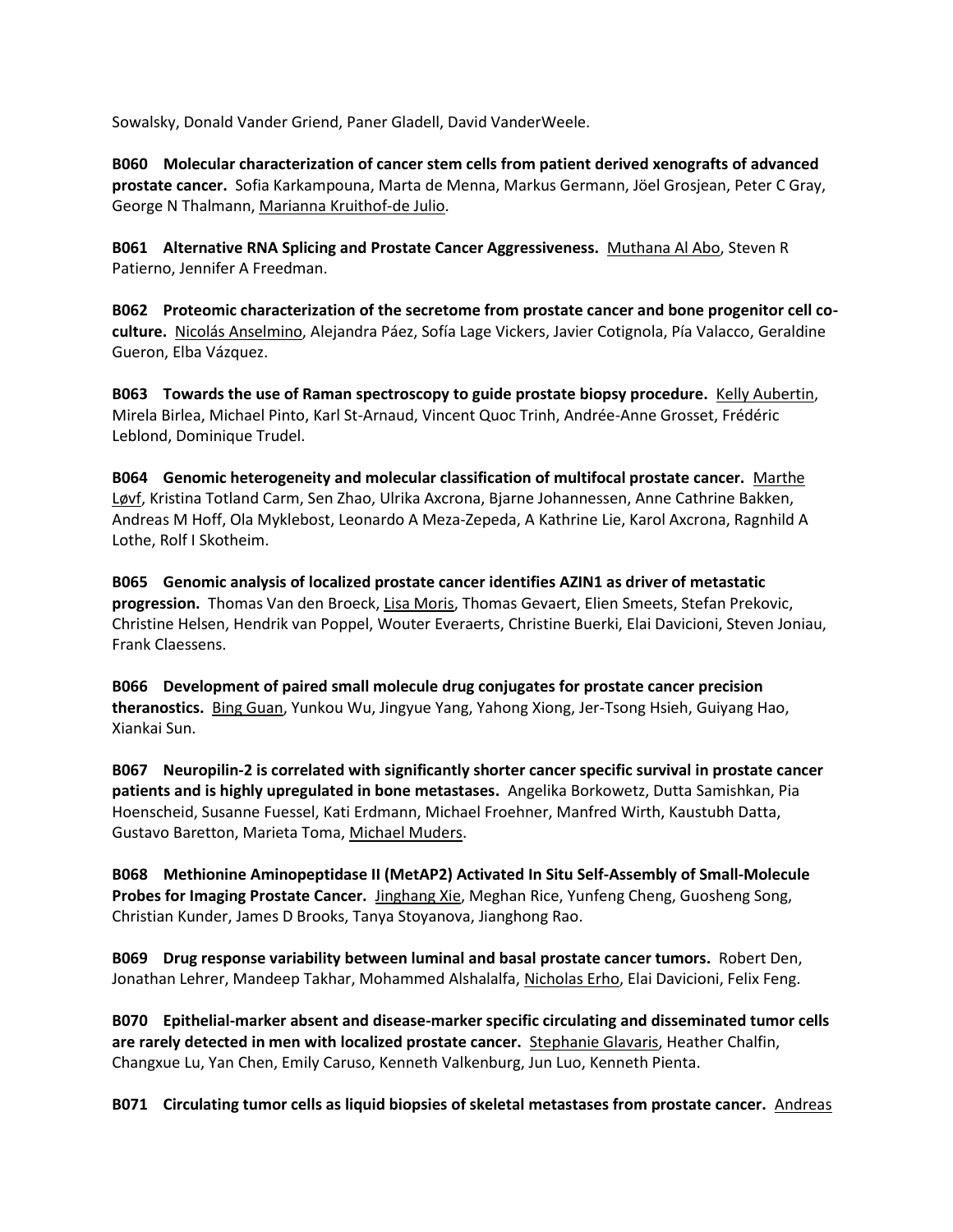Josefsson, Karin Larsson, Daniel Åhs, Helena Brisby, Jan-Erik Damber, Karin Welén.

**B072 Predicting prostate cancer susceptibility with polygenic risk scores.** Lindsay N Sauville, Fredrick R Schumacher.

**B073 Stat5a/b Blockade Sensitizes Prostate Cancer to Radiation Through Inhibition of Rad51 and DNA Repair.** Cristina Maranto, Vindhya Udhane, Ayush Dagvadorj, David T. Hoang, Lei Gu, Vitali Alexeev, Kareem Malas, Karmel Cardenas, Mateusz Koptyra, Jonathan R Brody, Ulrich Rodeck, Carmen Bergom, Ken A Iczkowski, Ken Jacobsohn, William See, Sara M. Schmitt, Marja T. Nevalainen.

**B074 Stem cell directed pan cancer analysis reveals a human adult stem cell signature that defines aggressive epithelial cancer subtypes.** Bryan A Smith, Nikolas G Balanis, Avinash Nanjundiah, Katherine M Sheu, Qingfu Zhang, Jung Wook Park, Michael Thompson, Jiaoti Huang, Thomas G Graeber, Owen N Witte.

**B075 The role of TET1 and hydroxymethylation in high-risk prostate cancer.** Elien Smeets, Lien Spans, Stefan Prekovic, Thomas Van den Broeck, Lisa Moris, Thomas Gevaert, Christine Helsen, Steven Joniau, Frank Claessens.

**B076 Osteoclasts influence androgen related gene expression in prostate cancer cells.** Junchi Huang, Jan-Erik Damber, Karin Welen.

**B077 3D reconstruction and machine learning based analysis of prostate cancer from histological images.** Pekka Ruusuvuori, Mira Valkonen, Kimmo Kartasalo, Tapio Visakorpi, Matti Nykter, Leena Latonen.

**B078 Expression of activated STAT3 in the epithelial cells of hormone-naïve prostate cancer.** Agnieszka Krzyzanowska, Nicholas Don-Doncow, Felicia-Elena Marginean, William Watson, Rebecka Hellsten, Anders Bjartell.

**B079 Prospective study on the use of Raman molecular imaging to determine postoperative oncological outcomes in patients with prostate cancer: Analysis of a single-center.** Arash Samiei, Ralph Miller, Jeffrey Cohen, Heather Gomer, Shona Stewart, Patrick Treado.

**B080 Heme-oxygenase 1 negatively regulates interferon inducible antiviral (mx1) in prostate cancer.** Emiliano Ortiz, Alejandra Páez, Nicolás Anselmino, Javier Cotignola, Pía Valacco, Elba Vázquez, Geraldine Gueron.

**B081 Clinically relevant molecular subgroups of prostate cancer bone metastases.** Elin Thysell, Erik Bovinder Ylitalo, Emma Jernberg, Sead Crnalic, Anders Widmark, Anders Bergh, Pernilla Wikström.

**B082 Osteolytic and osteoblastic prostate cancer cells remotely trigger different responses in the bone marrow niche.** Daniel Åhs, Andreas Josefsson, Jan-Erik Damber, Karin Welén.

**B083 Disease marker specific disseminated tumor cells in bone are rare at the time of radical prostatectomy.** Emily A Caruso, Stephanie Glavaris, Heather J Chalfin, Kenneth C Valkenburg, Mohamad E Allaf, Misop Han, Kenneth Pienta.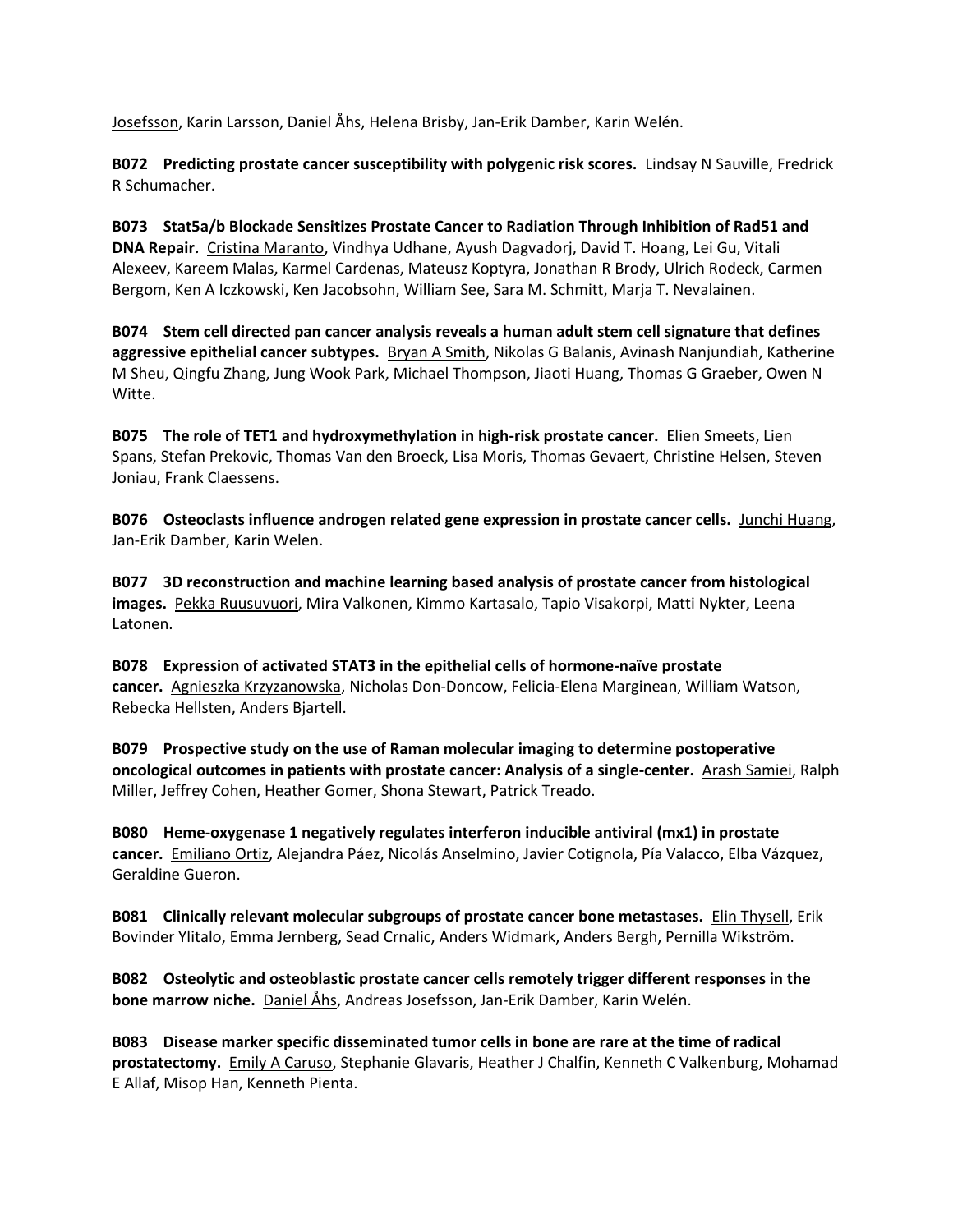**B084 Trop-2 plasticity is driven by epithelial-to-mesenchymal transition in prostate cancer cells.** Ján Remš ík, Lucia Binó, Zuzana Kahounová, Gvantsa Kharaishvili, Sarka Simeckova, Radek Fedr, Tereza Nehybova, Eva Slabáková, Lucia Knopfová, Jan Bouchal, Milan Kral, Petr Benes, Karel Soucek.

**B086 Monocytes-produced Chitinase-3-like 1 is a driver of metastatic behavior in advanced prostate cancer patients.** Karen A Cavassani, Rebecca Meza, David Habiel, Jie-Fu Chen, Alexander Montes, Manisha Tripathi, Gislaine Martins, Timothy R Crother, Cory M Hogaboam, Sungyong You, Neil Bhowmick, Edwin Posadas.

**B087 A Phase I study to evaluate Next Generation DNA Sequencing Testing in rectal swabs prior to transrectal prostate biopsy for cancer screening and diagnosis.** Vladimir Mouraviev, Michael W McDonald, Srinivas Vourganti, David M Albala, Florian M.E. Wagenlehner, Kurt Naber, Truls E. Bjerklund Johansen.

**B088 Analytical validation of a live-cell phenotypic biomarker - based diagnostic assay for the prediction of adverse pathology in prostate cancer from field biopsy cores.** Vladimir Mouraviev, David M Albala, Michael S. Manak, Jonathan S. Varsanik, Grannum R. Sant, Ashock C. Chander.

**B089 Targeting of prostate cancer metabolism through the Liver X Receptor.** Suomia Abuirqeba, Colin Flaveny, Sameer Siddiqui.

**B090 Personalized research: Establishment and Characterization of Prostate Cancer Patient-derived Organoids and Cells.** Katia Anis Cheaito, Ola Hadadeh, Hisham Bahmad, Marwan El-Sabban, Albert El-Hajj, Deborah Mukherji, Wassim Abou-Kheir.

**B091 Small Molecule Inhibitors Targeting a Specific Metabolic Pathway for Precision Therapy of Advanced Castrate-Resistant Prostate Cancer.** Hirak Basu, Nathaniel Wilganowski, Jessica Lieblich, Grace Wu, Izabela Fokt, Sumankalai Ramachandran, Jiaquin Yu, Mark Titus, Waldemar Priebe, David J Beebe, George Wilding.

**B092 Myokine signaling blockade prevents androgen deprivation therapy induced sarcopenia and promotes prostate tumor regression.** Chunliu Pan, Yanni Zulia, Kent L. Nasituk.

**B093 Development and Validation of a Novel Automated Gleason Grade and Molecular Profile that Define a Highly PredictiveProstate Cancer Progression Algorithm-Based Test.** Michael Joseph Donovan, Gerardo Fernandez, Richard Scott, Jack Zeineh, Giovanni Koll, Faisal Khan, Nataliya Gladoun, Elizabeth Charytonowicz, Ash Tewari, Carlos Cordon-Cardo.

**B094 Quantitative Digital Image Analysis and Machine Learning for Staging of Prostate Cancer at Diagnosis .** Fangjin Huang, Nathan Ing, Miller Eric, Hootan Salemi, Michael Lewis, Isla Garraway, Arkadiusz Gertych, Beatrice Knudsen.

**B095 An automated tissue staining and quantitative digital image analysis pipeline for quantification of DNA damage repair at the single cell level.** Joshua Saylor, Eric Weterings, Nathan Ellis, James Hinton, Esteban Roberts, Anne Cress, Beatrice Knudsen, Beatrice Knudsen, Beatrice Knudsen.

**B096 CDCP1, a potential non-invasive biomarker in circulating tumor cells for treatment of prostate cancer with FAK inhibitors.** Sara Pollan, Jamie Sperger, Joshua Lang, Fangjin Huang, Jie Zheng, Colm